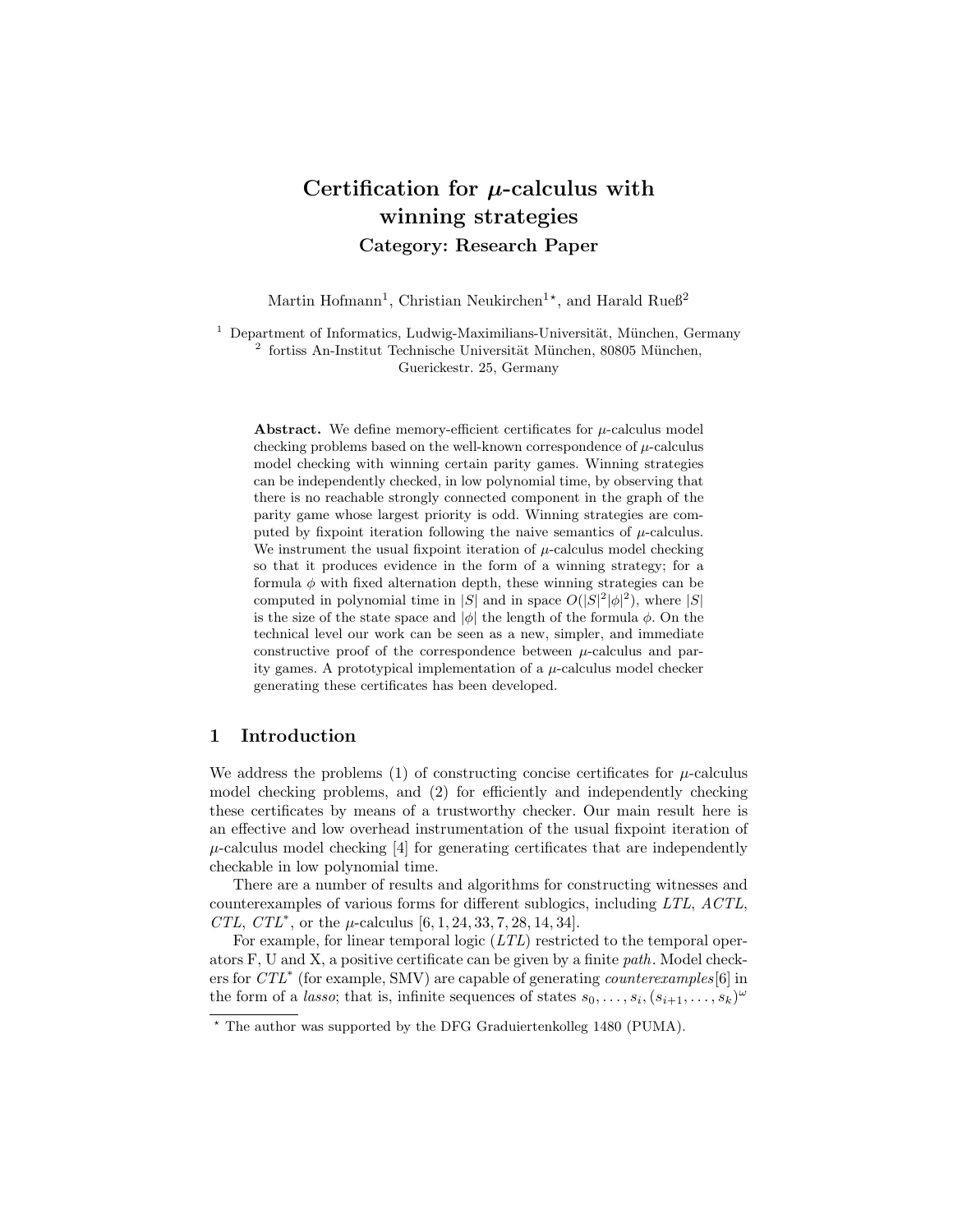which end up repeating periodically after some prefix of length  $i$ . Whereas lassoshaped sequences refute properties assumed for *all* possible paths, they fail, for example, in falsifying conjectured existence of certain paths. Witnesses for full CTL have been proposed by Shankar and Sorea [28, 30]. These results are based on a symbolic representation of witnesses that enables the extraction of explicit witnesses (and counterexamples) for full CTL model checking.

Local model checking procedures for determining whether finite-state systems have properties expressible in the  $\mu$ -calculus incrementally construct tableau proofs [35, 31, 8]. These tableaux can be proof-checked independently, but the size of the constructed tableaux may grow exponentially in the number of states of the underlying transition system. Based on the tableau method of local  $\mu$ calculus model checking, Kick [18] proposes an optimized construction by identifying isomorphic subproofs. Namjoshi [20] introduces the notion of certifying model checker that can generate independently checkable witnesses for properties verified by a model checker. He defines witnesses for properties of labelled transition systems expressed in the  $\mu$ -calculus based on parity games over alternating tree automata. These developments rely on  $\mu$ -calculus signatures [32] for termination, and are also based on the correspondence between  $\mu$ -calculus model checking with winning parity games [11].

The developments in this paper can certify full  $\mu$ -calculus model checking problems. Moreover, in order to certify that a given formula does not hold for some state, the result of checking the *dual formula* (cf. Lemma 1) is certified instead. In this way, certificates of the dual formula may be regarded as generalized counterexamples of the original formula.

Our approach of instrumenting  $\mu$ -calculus model checking fixpoint iteration with the computation of witnesses, including the underlying notion and algebra of partial winning strategies, is novel. Moreover, in contrast to the previous work on local  $\mu$ -calculus model checking, the witnesses generated by our global model checking algorithm are rather space-efficient, as they can be represented in space in  $O(|S|^2|\phi|^2)$ , where |S| is the size of the state space and  $|\phi|$  is the length of the formula  $\phi$ .

Our constructions build on the well-known equivalence of model checking for the  $\mu$ -calculus with winning corresponding parity games [11, 34, 13]. Because of the determinacy of parity games (see [19]), players of these games may restrict themselves to considering memoryless strategies only. In particular, there are no draws and exactly one of the players has a winning strategy for each vertex of the game graph. Algorithms for generating witnesses for players of parity games and their complexity are described by Judzinski [17].

On the technical level our work can be seen as a new, simpler, and immediately constructive proof of the correspondence between  $\mu$ -calculus and parity games. Winning strategies are computed by fixpoint iteration following the naive semantics of  $\mu$ -calculus. No complex auxiliary devices such as signatures [32] or alternating automata [11] are needed. It should be possible to instrument existing implementations of  $\mu$ -calculus based on fixpoint iteration to generate these certificates.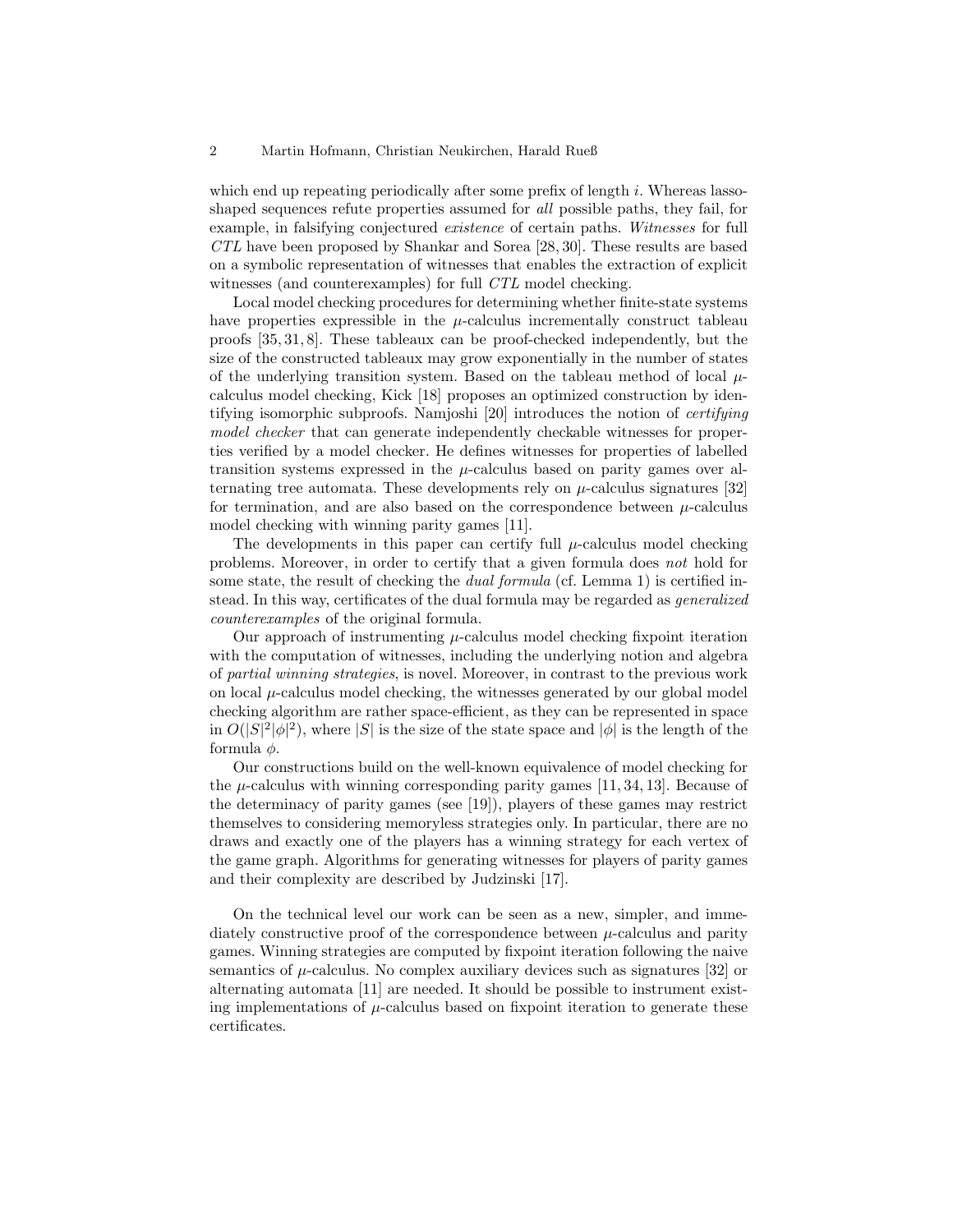This paper is structured as follows. In Sections 2 and 3 we summarize some standard developments for the  $\mu$ -calculus in order to keep the paper as selfcontained as possible. The low polynomial-time checker for certificates in Section 3 is inspired by the standard algorithm for checking for nonemptiness of Streett automata. Our constructive proof of the correspondence between  $\mu$ calculus model checking and winning parity games forms the basis of our main contribution, namely the instrumentation of the global model checking iteration for producing memory-efficient certificates in the form of winning strategies. Section 4 provides the technical details, first, of the central notion of partial winning strategies, and, second, for instrumenting the usual  $\mu$ -calculus fixpoint iteration with the computation of partial winning strategies. For ease of exposition of this algorithm, we choose systems of equations as the alternative representation of  $\mu$ -calculus formulas. The corresponding implementation of a witness-generating  $\mu$ -calculus model checker is presented in Section 5, and the feasibility of our approach is demonstrated by means of selected benchmark examples. Concluding remarks, including further applications of our technical results on witnessgeneration and -checking, are presented in Section 6.

An earlier version of this paper, without implementation and the use of equation systems, has been presented at the VeriSure 2013 workshop (associated with CAV 2013) [16].

# 2 Syntax and Semantics

We assume variables  $X \in \mathcal{X}$ , propositions  $p \in \mathcal{P}$ , and actions  $a \in \mathcal{A}$ .

**Definition 1.** The set of  $\mu$ -calculus formulas is given by the grammar

 $\phi$  ::=  $X | p | \neg p | \langle a \rangle \phi | [a] \phi | \phi_1 \wedge \phi_2 | \phi_1 \vee \phi_2 | \mu X. \phi | \nu X. \phi$ 

The set of free variables  $FV(\phi) \subseteq \mathcal{X}$ , the size  $|\phi|$  of a formula, and the substitution  $\phi[Z := \psi]$  of formula  $\psi$  for any free occurrence  $Z \in FV(\phi)$  are defined in the usual way. Note that negation is allowed for propositions only, hence all syntactically valid formulas are monotonic in their free variables and no considerations of polarity need to be taken into account.

The notations  $Q \in {\{\mu,\nu\},\ M \in {\{[a],\langle a \rangle | a \in \mathcal{A}\},\ * \in {\{\land,\lor\}}\}}$  are used to simplify inductive definitions.

The semantics of  $\mu$ -calculus formulas is given in terms of labelled transition systems (LTS), consisting of a nonempty set of states  $S$ , and a family of lefttotal<sup>3</sup> relations  $\xrightarrow{a} \in S \times S$  for each action  $a \in \mathcal{A}$  and, finally, an assignment  $T \in S \to 2^{\mathcal{P}}$  which tells for each state s which atomic propositions  $p \in \mathcal{P}$  are true in that state. If T is an LTS, we use  $\mathcal{S}(T)$  for its set of states;  $\stackrel{a}{\longrightarrow}_T$  or simply  $\stackrel{a}{\longrightarrow}$  for its transition relation and T itself for its interpretation of atomic propositions.

Fix a transition system T and put  $S = \mathcal{S}(T)$ . For  $\eta$  a finite partial function from X to  $2^S$  with  $FV(\phi) \subseteq dom(\eta)$  we define  $\llbracket \phi \rrbracket \eta \subseteq S$  as in Figure 1.

<sup>&</sup>lt;sup>3</sup> left-total means for all  $s \in S$  there exists  $s' \in S$  with  $s \to s'$ .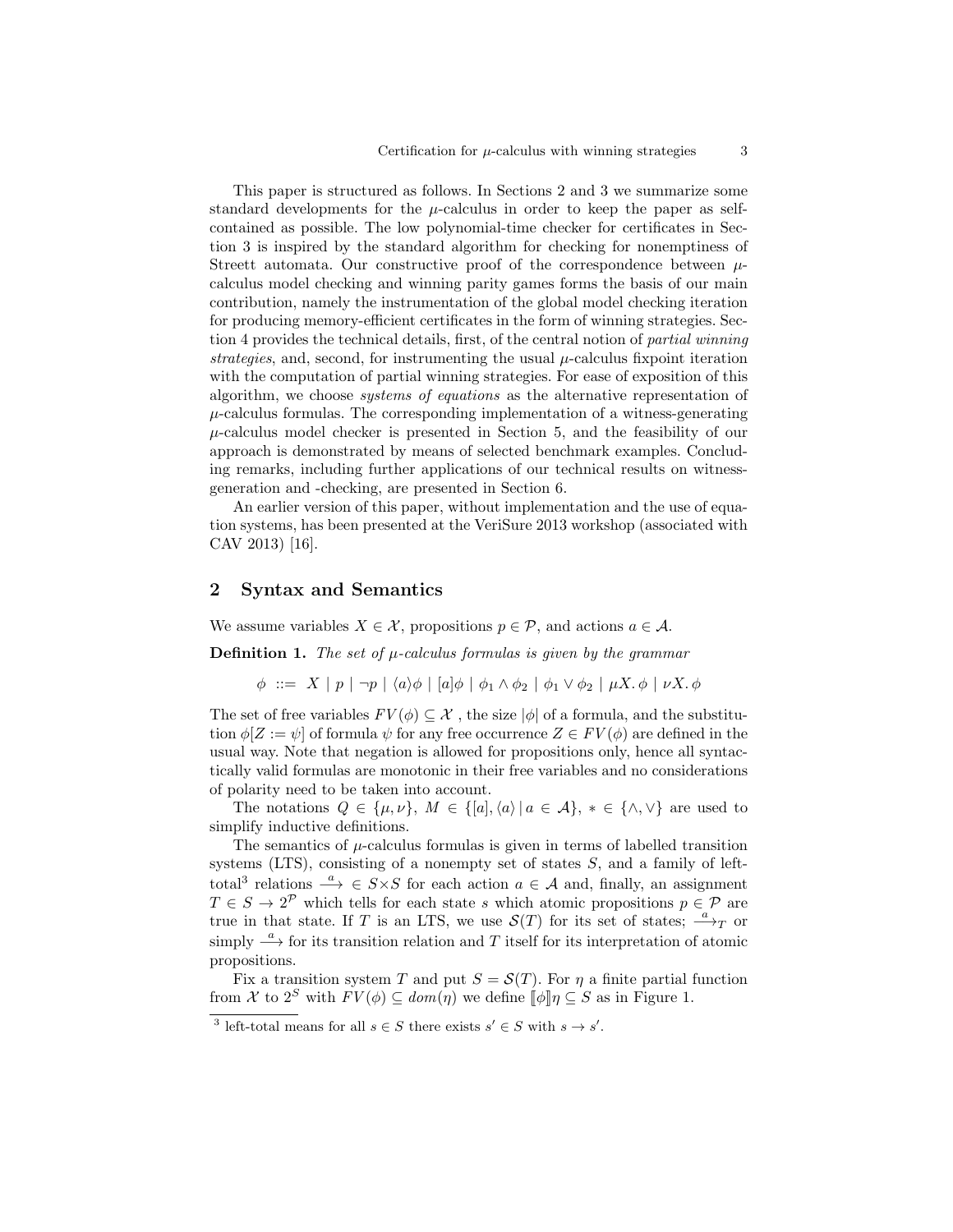4 Martin Hofmann, Christian Neukirchen, Harald Rueß

| $\ X\ \eta = \eta(X)$                                                                                                     |                                                                                                           |
|---------------------------------------------------------------------------------------------------------------------------|-----------------------------------------------------------------------------------------------------------|
| $[ p ]   \eta = \{ s \mid p \in T(s) \}$                                                                                  | $[\neg p]\eta = \{s \mid p \notin T(s)\}\$                                                                |
| $\ \phi_1 \vee \phi_2\ _{\eta} = \ \phi_1\ _{\eta} \cup \ \phi_2\ _{\eta}$                                                | $[\![\phi_1 \wedge \phi_2]\!] \eta = [\![\phi_1]\!] \eta \cap [\![\phi_2]\!] \eta$                        |
| $\llbracket \langle a \rangle \phi \rrbracket \eta = pre(\stackrel{a}{\longrightarrow})(\llbracket \phi \rrbracket \eta)$ | $\llbracket [a]\phi \rrbracket \eta = \widetilde{pre}(\xrightarrow{a}) (\llbracket \phi \rrbracket \eta)$ |
| $[\![\mu X.\phi]\!] \eta = lfp(U \mapsto [\![\phi]\!] \eta[X := U])$                                                      | $[\![\nu X.\phi]\!] \eta = gfp(U \mapsto [\![\phi]\!] \eta[X := U])$                                      |
|                                                                                                                           |                                                                                                           |



The sets  $pre(\frac{a}{\phi}](\phi \|\eta)$  and  $\widetilde{pre}(\frac{a}{\phi}\| \eta)$  respectively denote the *preimage*<br>the *weakest* precondition of the set  $\phi \|\phi\|$  with respect to the binary relation and the weakest precondition of the set  $\llbracket \phi \rrbracket \eta$  with respect to the binary relation  $\xrightarrow{a}$ ; formally:

$$
s \in pre(\stackrel{a}{\longrightarrow})(\llbracket \phi \rrbracket \eta) \text{ iff } \exists t \in S. \ s \stackrel{a}{\longrightarrow} t \text{ and } t \in \llbracket \phi \rrbracket \eta
$$

$$
s \in \widetilde{pre}(\stackrel{a}{\longrightarrow})(\llbracket \phi \rrbracket \eta) \text{ iff } \forall t \in S. \ s \stackrel{a}{\longrightarrow} t \text{ implies } t \in \llbracket \phi \rrbracket \eta
$$

Given the functional  $F(U) = [\![\phi]\!] \eta[X := U],$  lt $[p(F)]$  and  $gfp(F)$  respectively denote the least and the greatest fixpoints of  $F$ , with respect to the subset ordering on  $2<sup>S</sup>$ . By Knaster-Tarski, these fixpoints exist, since F is monotone.

**Proposition 1.**  $[QX.\phi]\eta = [\phi[X := QX.\phi]]\eta$ .

By the monotonicity of  $F, \emptyset \subseteq F(\emptyset) \subseteq F^2(\emptyset) \subseteq \ldots$  and  $S \supseteq F(S) \supseteq F^2(S) \supseteq \ldots$ Moreover, if  $S$  is finite then we have

$$
[\![\mu X.\phi]\!] \eta = \{ s \in S \mid \text{exists } t \leq |S|, s \in F^t(\emptyset) \},
$$
  

$$
[\![\nu X.\phi]\!] \eta = \{ s \in S \mid \text{for all } t \leq |S|, s \in F^t(S) \}.
$$

Therefore, in the case  $S$  is finite, the iterative algorithm in Figure 2 computes  $\llbracket \phi \rrbracket \eta$ .

**Proposition 2.**  $\llbracket \phi \rrbracket \eta = \text{sem}(\phi, \eta)$ .

**Lemma 1.**  $s \notin [\![\phi]\!] \eta$  iff  $s \in [\![\phi^*]\!] \eta'$ , where  $\eta'(X) = S \setminus \eta(X)$  and  $\phi^*$  is the dual of  $\phi$  arrows by of  $\phi$  given by

$$
(X)^* = X
$$
  
\n
$$
(p)^* = \neg p
$$
  
\n
$$
(\phi_1 \land \phi_2)^* = \phi_1^* \lor \phi_2^*
$$
  
\n
$$
([a]\phi)^* = \langle a \rangle \phi^*
$$
  
\n
$$
(\mu X. \phi)^* = \nu X. \phi^*
$$
  
\n
$$
(\phi_1 \lor \phi_2)^* = \phi_1^* \land \phi_2^*
$$
  
\n
$$
(\langle a \rangle \phi)^* = [a]\phi^*
$$
  
\n
$$
(\nu X. \phi)^* = \mu X. \phi^*
$$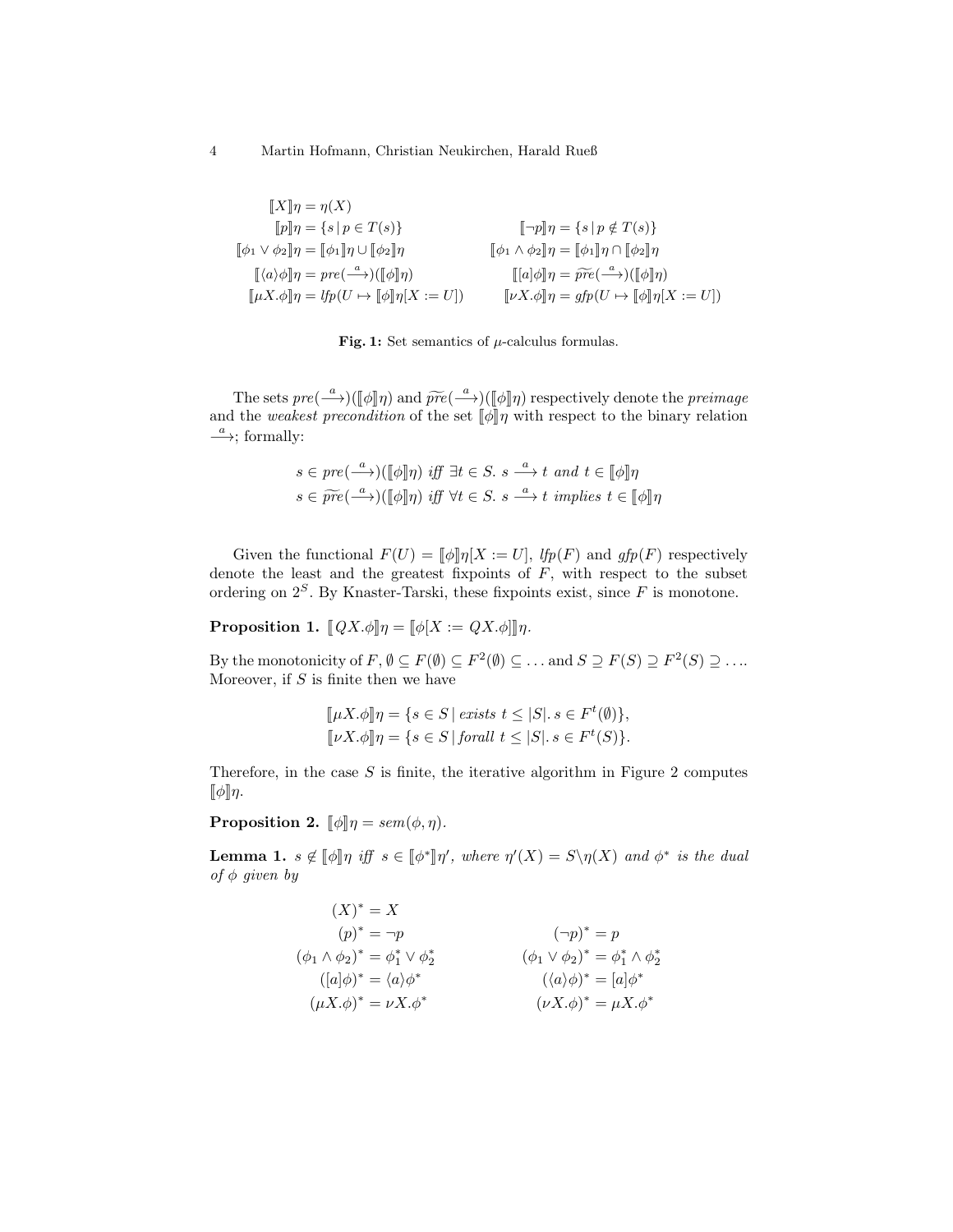$$
sem(X, \eta) = \eta(X)
$$
  
\n
$$
sem(p, \eta) = T(p)
$$
  
\n
$$
sem(\neg p, \eta) = S \setminus T(p)
$$
  
\n
$$
sem(\mu X. \phi, \eta) = \text{ITER}_X(\phi, \eta, \emptyset)
$$
  
\n
$$
sem(\phi \setminus \phi, \eta) = \text{ITER}_X(\phi, \eta, S)
$$
  
\n
$$
sem(\phi_1 \land \phi_2, \eta) = sem(\phi_1, \eta) \cap sem(\phi_2, \eta)
$$
  
\n
$$
sem(\phi_1 \lor \phi_2, \eta) = sem(\phi_1, \eta) \cup sem(\phi_2, \eta)
$$
  
\n
$$
sem([\mathbf{a}]\phi, \eta) = \widetilde{pre}(\xrightarrow{a}) (sem(\phi, \eta))
$$
  
\n
$$
sem(\langle \mathbf{a} \rangle \phi, \eta) = pre(\xrightarrow{a}) (sem(\phi, \eta))
$$
  
\n
$$
\text{ITER}_X(\phi, \eta, U) = \text{if } U = U' \text{ then } U \text{ else } \text{ITER}_X(\phi, \eta, U')
$$
  
\n
$$
where U' := sem(\phi, \eta[X := U])
$$



We now use an alternate representation of  $\mu$ -calculus formulas considering them to be an ordered system of equations [26]. Under this point of view, a formula  $\phi$  is represented by a set of equations  $(X = \phi_X)_{X \in \mathcal{X}}$ , with one formula  $\phi_X$  for each variable X occurring in  $\phi$ , together with a strict partial order of variables  $\succ \subseteq \mathcal{X} \times \mathcal{X}$ .

To do this, we assume that every fixpoint quantifier binds a different variable; if needed this can be ensured by  $\alpha$ -renaming. For example, we replace  $\mu X.X \wedge$  $\nu X.X$  with  $\mu X.X \wedge \nu Y.Y$ . For each variable X we denote  $q_X \in {\{\mu, \nu\}}$  the kind of quantifier that it stems from.

We then replace each fixpoint formula by the (unique) variable it introduces and thereafter give for each fixpoint formula a defining equation. Formally, for any subformula  $\psi$  of  $\phi$  let  $\hat{\psi}$  denote the formula obtained by replacing each fixpoint subformula by the variable it binds. The equation system then contains one equation  $X = \hat{\psi}$  for each fixpoint subformula  $QX.\psi$ , with  $q_X = Q$ .

In parallel, we build the strict partial order  $\succ$  of variables. For each variable X bound by a fixpoint subformula  $QX.\psi$  and each variable Y bound by a fixpoint subformula of  $\psi$ , i.e. all Y bound below X, we set  $X \succ Y$ .

For example let

$$
\phi := \nu Z.(b \vee (\mu X.X \vee [a]Z)) \wedge [a]Z
$$

We have  $\hat{\phi} = (b \vee (\mu X.X \vee [a]Z)) \wedge [a]Z = (b \vee X) \wedge [a]Z$  so the equations are

$$
Z = (b \lor X) \land [a]Z \tag{i}
$$

$$
X = X \vee [a]Z \tag{ii}
$$

Moreover,  $q_Z = \nu$ ,  $q_X = \mu$ , and  $Z \succ X$ .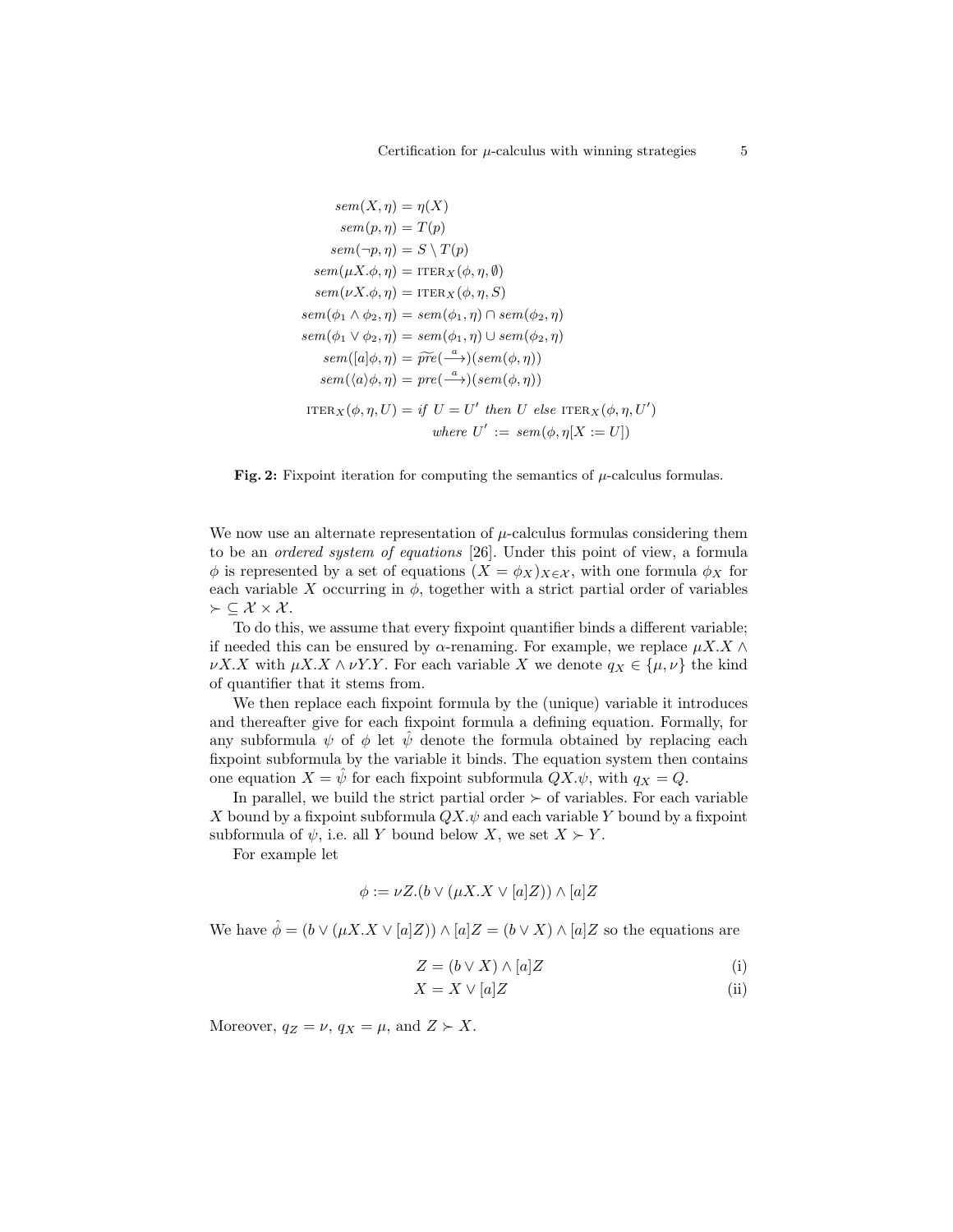The order  $\succ$  is relevant for the restoration of the original formula: had we instead set  $X \succ Z$ , we would retrieve

$$
\mu X. X \vee [a](\nu Z. (b \vee X) \wedge [a]Z).
$$

It is now clear that such systems of equations together with  $\succ$  are in 1-1 correspondence with formulas.

In case the formula does not start with a quantifier, a fresh variable needs to be introduced and bound to the formula in first place. Since this variable is not used anywhere else, either  $\mu$  or  $\nu$  can be chosen.

This representation is advantageous for our implementation as it avoids the need for syntactic substitution of fixpoint formulas for their variables.

We extend  $\llbracket -\rrbracket \eta$  to formulas  $\psi$  appearing in a given equation system according to the following clause, under the condition that  $\{X \mid X \succ Y, Y \in FV(\psi)\}\subseteq$  $dom(\eta)$ , i.e. all variables of higher priority reachable from the right hand side of the equation are already bound in  $\eta$ .

$$
\llbracket X \rrbracket \eta = \begin{cases} \n\text{If } \eta(U \mapsto \llbracket \phi_X \rrbracket \eta[X := U]) & \text{if } X \notin \text{dom}(\eta) \text{ and } q_X = \mu \\ \n\text{If } \eta(U \mapsto \llbracket \phi_X \rrbracket \eta[X := U]) & \text{if } X \notin \text{dom}(\eta) \text{ and } q_X = \nu \n\end{cases}
$$

In particular, the following is then obvious, starting from an empty environment:

**Lemma 2.** Let  $\phi$  be a formula and let X be the toplevel variable of the representation of  $\phi$  as an equation system. Then  $\llbracket X \rrbracket = \llbracket \phi \rrbracket$ .

Remark It is possible to extend the semantics to the case where the relations  $\stackrel{a}{\longrightarrow}$  are not neccessarily total: The semantics carries over without changes.

The restriction to total relations is a standard one and it is vindicated by the following translation from the general case to the one treated here:

Given a LTS T with a not necessarily total  $\stackrel{a}{\longrightarrow}$  we build a new LTS T' with an additional distinguished state,  $\mathcal{S}(T') = \mathcal{S}(T) \cup \{ \mathcal{O} \}$ , then extend  $\stackrel{a}{\longrightarrow}$  with extra edges from any state to  $\mathfrak{V}$  ( $\stackrel{a}{\longrightarrow}T'=\stackrel{a}{\longrightarrow}T\cup\{(s,\mathfrak{V})\mid s\in\mathcal{S}(T')\})$  so that  $\frac{a}{\longrightarrow_{T'} }$  now is total. We also add a proposition  $p_{\mathcal{O}}$  which is true at state  $\mathcal O$  and nowhere else.

We can now define a translation  $\widehat{\phi}$  for formulas by setting

$$
\widehat{\langle a \rangle \phi} = \langle a \rangle - p_{\mathcal{O}} \wedge \widehat{\phi} \qquad \qquad [\widehat{a}]\widehat{\phi} = [a]p_{\mathcal{O}} \vee \widehat{\phi}.
$$

The translation is homomorphically extended to all other connectives. It is then easy to see that  $\forall s \in \mathcal{S}(T) : s \in [\![\phi]\!]_T \iff s \in [\![\phi]\!]_{T'}.$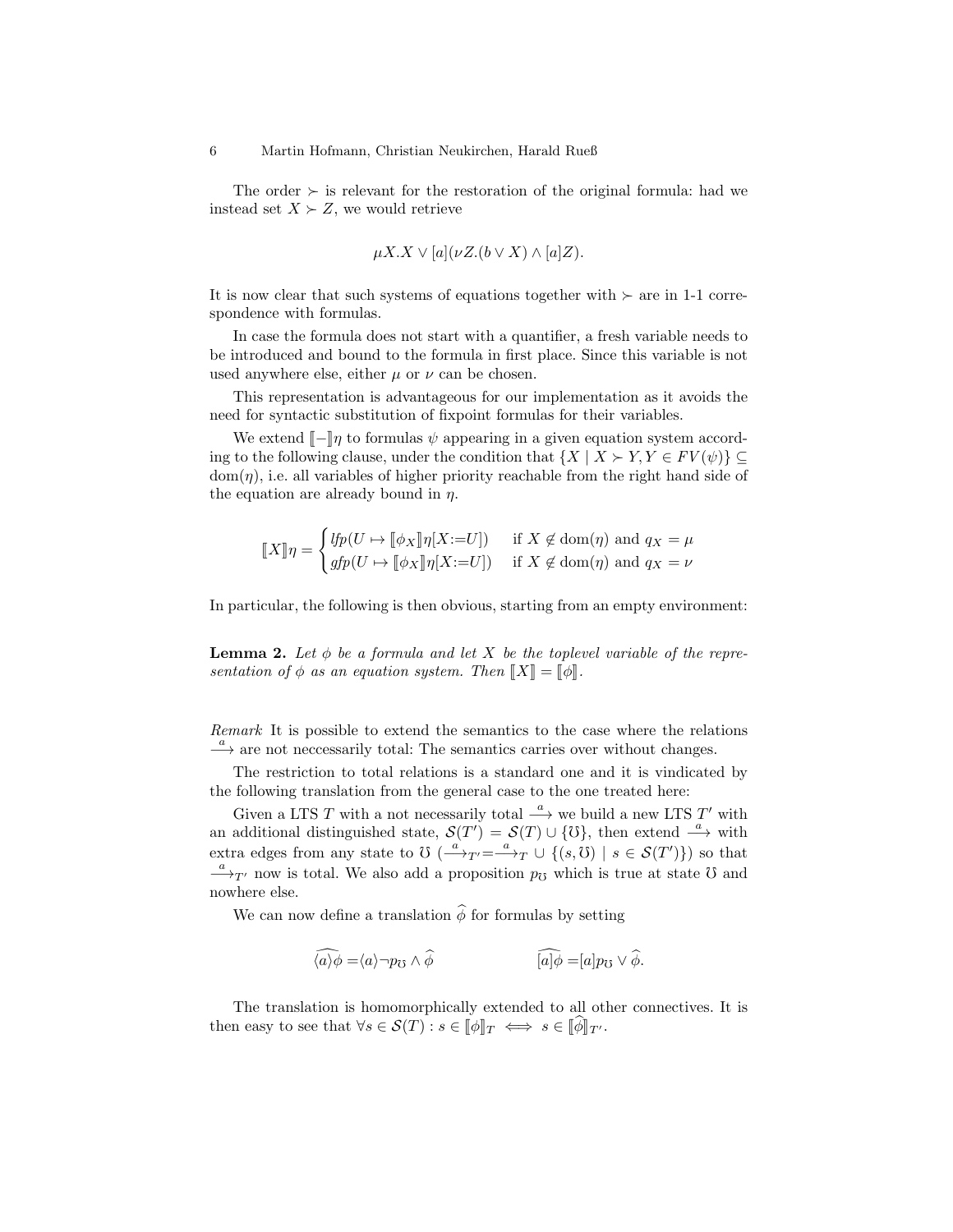# 3 Parity Games

A parity game is given by the following data:

- a (finite or infinite) set of positions Pos partitioned into proponent's (Player 0) and opponent's (Player 1) positions:  $Pos = Pos_0 + Pos_1$ ;
- a left-total edge relation  $\rightarrow \subseteq Pos \times Pos;$
- a function  $\Omega \in Pos \to \mathbb{N}$  with a finite range; we call  $\Omega(p)$  the priority of position p.

The players move a token along the edge relation  $\rightarrow$ . When the token is on a position in  $Pos_0$  then proponent decides where to move next and likewise for opponent.

In order to formalize the notion of "to decide" we must introduce strategies. Formally, a strategy for a player  $i \in \{0,1\}$  is a function  $\sigma$  that for any nonempty string  $\vec{p} = p(0) \dots p(n)$  over Pos and such that  $p(k) \rightarrow p(k+1)$  for  $k = 0 \dots n-1$ and  $p(n) \in Pos_i$  associates a position  $\sigma(\vec{p}) \in Pos$  such that  $p(n) \to \sigma(\vec{p})$ .

Given a starting position p and strategies  $\sigma_0$  and  $\sigma_1$  for the two players one then obtains an infinite sequence of positions (a "play")  $p(0), p(1), p(2), \ldots$  by

$$
p(0) = p
$$
  

$$
p(n + 1) = \sigma_i(p(0) \dots p(n)) \text{ where } p(n) \in Pos_i
$$

We denote this sequence by  $play(p, \sigma_0, \sigma_1)$ .

The play is won by proponent (Player 0) if the largest number that occurs infinitely often in the sequence  $\Omega(\text{play}(p, \sigma_0, \sigma_1))$  is even and it is won by opponent if that number is odd. Note that  $\Omega(-)$  is applied component-wise and that a largest priority indeed exists since  $\Omega$  has finite range.

Player i wins from position p if there exists a strategy  $\sigma_i$  for player i such that for all strategies  $\sigma_{1-i}$  of the other player (Player 1 − i) player i wins  $play(p, \sigma_0, \sigma_1)$ . We write  $W_i$  for the set of positions from which Player i wins.

A strategy  $\sigma$  is positional if  $\sigma(p(0)...p(n))$  only depends on  $p(n)$ . Player i wins *positionally* from p when the above strategy  $\sigma_i$  can be chosen to be positional.

The following is a standard result [19].

**Theorem 1.** Every position p is either in  $W_0$  or in  $W_1$  and player i wins positionally from every position in  $W_i$ .

Example 1. Fig. 3 contains a graphical display of a parity game. Positions in  $Pos_0$  and  $Pos_1$  are represented as circles and boxes, respectively, and labelled with their priorities. Formally,  $Pos = \{a, b, c, d, e, f, g, h, i\}; Pos_0 = \{b, d, f, h\};$  $Pos_1 = \{a, c, e, g, i\}; \Omega(a) = 3, \ldots, \text{ and } \rightarrow \emptyset = \{(a, b), (b, f), \ldots\}.$ 

In the right half of Fig. 3 the winning sets are indicated and corresponding positional winning strategies are given as fat arrows. The moves from positions that are not in the respective winning set are omitted but can of course be filled-in in an arbitrary fashion.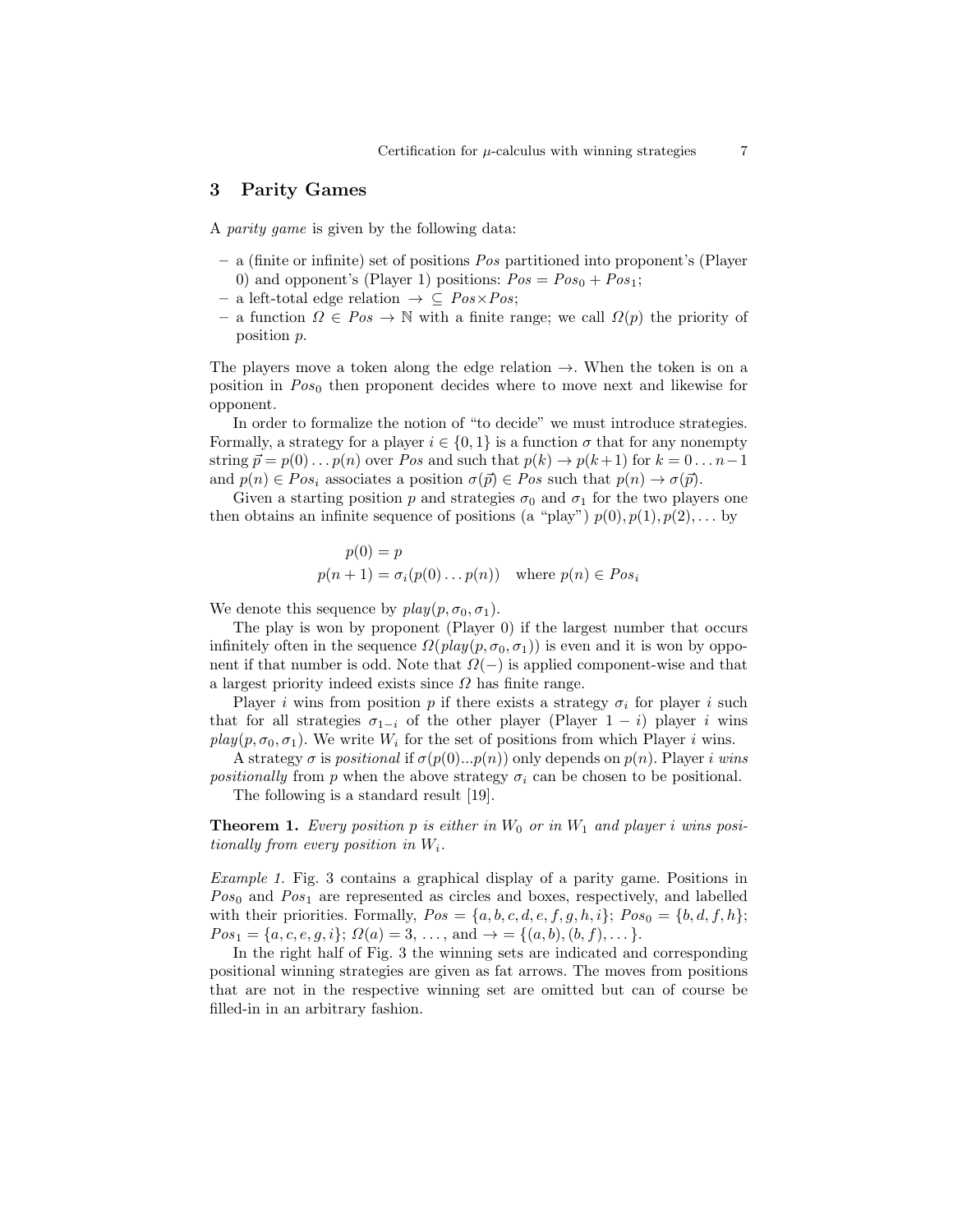

Fig. 3: A parity game and its decomposition into winning sets.

#### 3.1 Certification of winning strategies

Given a parity game with finitely many positions, presented explicitly as a finite labelled graph, and a partition of  $Pos$  into  $V_0$  and  $V_1$  we are now looking for an easy-to-verify certificate as to the fact that  $V_0 = W_0$  and  $V_1 = W_1$ .

In essence, such a certificate will consist of a positional strategy  $\sigma_i$  for each player i such that i wins using  $\sigma_i$  from every position p in  $V_i$ . Clearly, this implies  $V_i = W_i$  and the above theorem asserts that in principle such certificates always exist when  $V_i = W_i$ . However, it remains to explain how we can check that a given positional strategy  $\sigma_i$  wins from a given position p.

We first note that for this it is enough that it wins against any adversarial positional strategy because the "optimal" counterstrategy, i.e., the one that wins from all adversarial winning positions is positional (by Theorem 1). Thus, given a positional strategy  $\sigma_i$  for player i we can remove all edges from positions  $p' \in Pos_i$  that are not chosen by the strategy and in the remaining game graph look for a cycle whose largest priority has parity  $1 - i$  and is reachable from p. If there is such a cycle then the strategy was not good and otherwise it is indeed a winning strategy for Player i.

Naive enumeration of all cycles in the graph will result in having to check exponentially many cycles in the worst-case. However, the check can be performed in polynomial time [17], using the standard algorithm for nonemptiness of Streett automata [2] of which the problem at hand is actually an instance. This algorithm uses a decomposition of the graph into nontrivial strongly connected components (SCC).

If every reachable SCC only has positions whose priority has parity  $i$  then obviously the strategy is good for player  $i$ . Next, if there is a reachable SCC where the *highest* priority has parity  $1 - i$ , the strategy is bad, since this particular position can be reached infinitely often.

Otherwise, the highest priority in each SCC has parity i and of course player  $1-i$  can win only if it is possible for them to avoid those nodes. Thus, we remove those nodes and decompose the resulting graph in SCCs again and start over.

For our implementation, we use a variant of this algorithm based on Dijkstra's algorithm for SCC as presented by [10, 9]. In contrast to other efficient algorithms for this problem (such as [15]), it has the benefit of being on-the-fly and does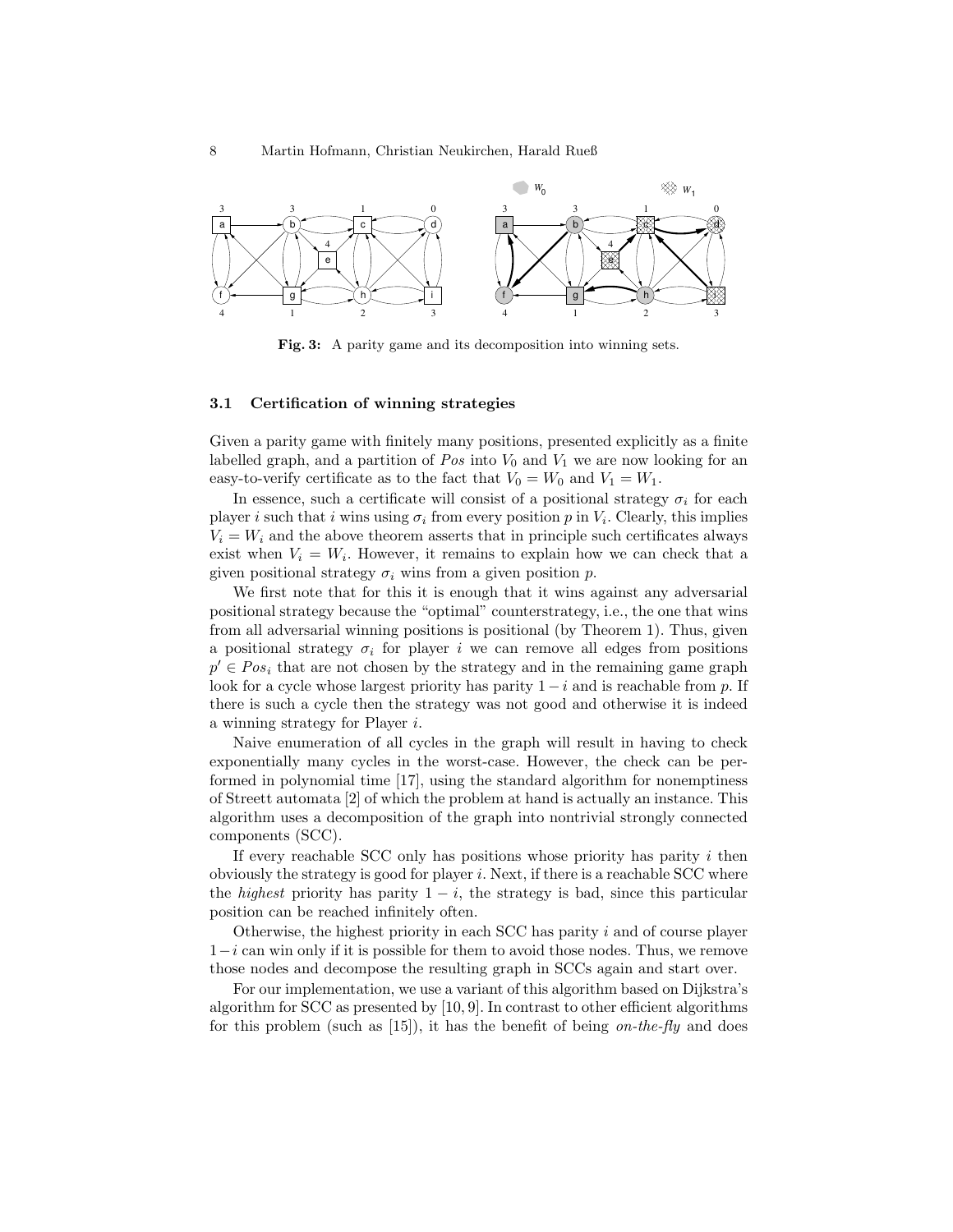not require precomputation of the parity game graph. The checking algorithm is described in more detail in Section 5.

Example 2. After removing the edges not taken by Player 0 according to their



We see that the two reachable SCC from  $W_0$  are  $\{a, b, f\}$  and  $\{g, h\}$ . The first one contains the cycles  $a, f$  and  $a, b, f$  which both have largest priority 4. The other one is itself a cycle with largest priority 2.

Likewise, adopting the viewpoint of Player 1, after removing the edges not taken by their strategy we obtain



and find the reachable (from  $W_1$ ) SCCs to be  $\{c, d, i\}$ . The only cycles therein are  $d, e$  and  $d, e, i$ . Both are good for Player 1.

#### 3.2 Game-theoretic characterization

Fix an LTS T and a formula  $\phi$ . We first translate  $\phi$  into an equation system over the variables X written as  $X = \phi_X$  where  $X \in \mathcal{X}$  and  $q_X \in {\{\mu, \nu\}}$ .

We also fix a function  $\Omega : \mathcal{X} \to \mathbb{N}$  such that

- $-q_X = \mu \Rightarrow \Omega(X)$  odd;  $-q_X = \nu \Rightarrow \Omega(X)$  even;
- $-\bar{X} \succ Y \Rightarrow \Omega(X) > \Omega(Y)$

If in addition  $\eta$  is an environment with dom( $\eta$ )  $\subseteq \mathcal{X}$  we define the game  $G(T, \phi, \eta)$  as follows:

Positions are pairs  $(s, \psi)$  where  $s \in S$  and  $\psi$  is a subformula of the righthand sides of the equation system and  $FV(\psi) \subseteq dom(\eta)$ . In positions of the form  $(s, \psi)$  where  $\psi$  starts with  $\vee$  or  $\langle a \rangle$ , it is proponent's (Player 0) turn. The possible moves (for proponent to choose from) are:

$$
(s, \psi_1 \lor \psi_2) \rightsquigarrow (s, \psi_1)
$$
  
\n
$$
(s, \psi_1 \lor \psi_2) \rightsquigarrow (s, \psi_2)
$$
  
\n
$$
(s, \langle a \rangle \psi) \rightsquigarrow (t, \psi) \text{ where } s \xrightarrow{a} T t.
$$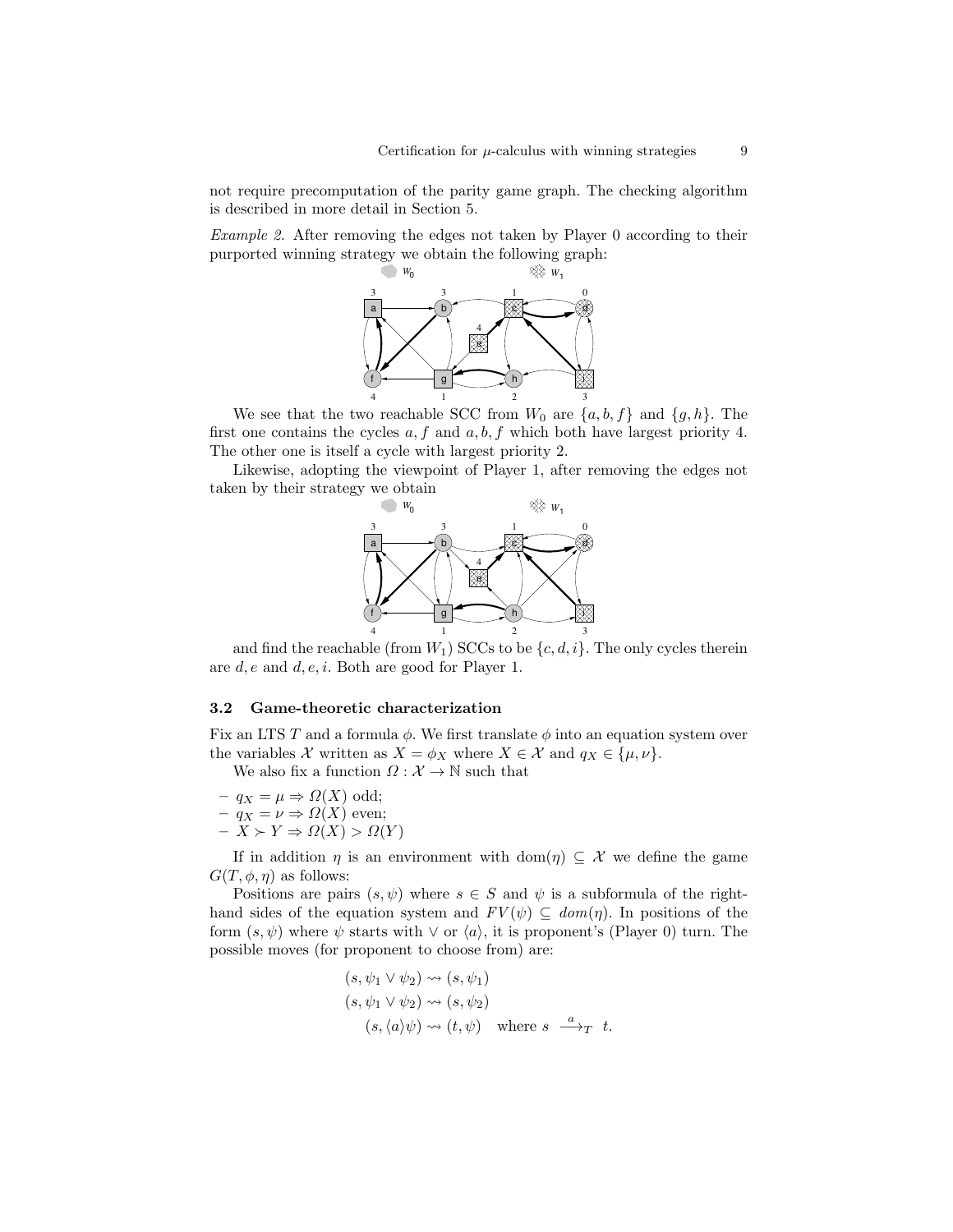In positions of the form  $(s, \psi)$  where  $\psi$  starts with  $\wedge$  or [a] it is the opponent's turn. The possible moves (for opponent to choose from) are:

$$
(s, \psi_1 \land \psi_2) \rightsquigarrow (s, \psi_1)
$$
  
\n
$$
(s, \psi_1 \land \psi_2) \rightsquigarrow (s, \psi_2)
$$
  
\n
$$
(s, [a]\psi) \rightsquigarrow (t, \psi) \text{ where } s \xrightarrow{a} T t.
$$

From all other positions there is exactly one move so it does not matter to which player they belong. We fix them to be proponent's positions for definiteness. These unique moves are:

$$
(s, X) \rightsquigarrow (s, \phi_X) \text{ when } X \notin \text{dom}(\eta)
$$
  

$$
(s, X) \rightsquigarrow (s, X) \text{ when } X \in \text{dom}(\eta)
$$
  

$$
(s, p) \rightsquigarrow (s, p)
$$
  

$$
(s, \neg p) \rightsquigarrow (s, \neg p)
$$

The priorities  $\Omega(s, \phi)$  on these positions are defined as follows:

$$
\Omega(s, p) = \begin{cases}\n0 & \text{if } p \in T(s) \\
1 & \text{if } p \notin T(s)\n\end{cases}
$$
\n
$$
\Omega(s, \neg p) = \begin{cases}\n1 & \text{if } p \in T(s) \\
0 & \text{if } p \notin T(s)\n\end{cases}
$$
\n
$$
\Omega(s, X) = \begin{cases}\n\Omega(X) & \text{if } X \notin \text{dom}(\eta) \\
0 & \text{if } s \in \eta(X) \\
1 & \text{if } s \notin \eta(X)\n\end{cases}
$$
\n
$$
\Omega(s, \phi) = 0 \text{ otherwise}
$$

The cases for predicates p,  $\neg p$  and concrete sets X, i.e., where  $X \in \text{dom}(\eta)$  are clear. They are winning positions iff the associated state s satisfies the corresponding predicate.

The variables  $X \notin \text{dom}(\eta)$  on the other hand are understood as abbreviations of the fixpoint formula they represent. Upon reaching such a position the fixpoint is unrolled and such unrolling is signalled by the priority  $\Omega(X)$ .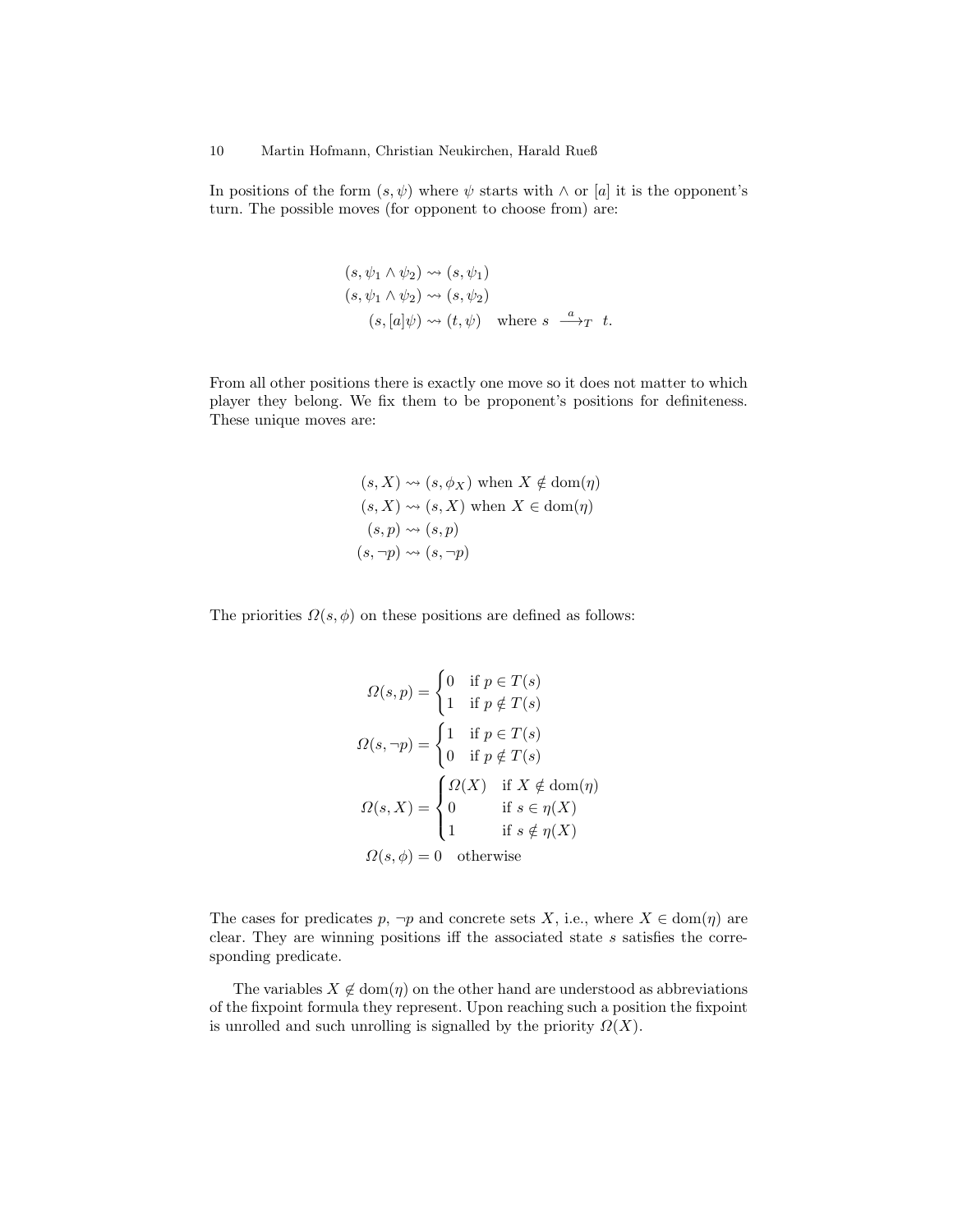*Example 3.* Let  $\phi = \mu X. p \vee \langle a \rangle X$  which asserts that a state where p is true can be reached.

Define the transition system T by  $\mathcal{S}(T) = \{s, t\}$  and  $\xrightarrow{a} T = \{(s, s), (s, t), (t, t)\}$ and  $T(s) = \emptyset$  and  $T(t) = \{p\}$ . The associated game graph is as follows



The priorities of the positions labelled  $(s, X), (t, X), (s, p)$  are 1; the priorities of the four other positions are 0.

Player 0 wins from every position except  $(s, p)$ . The winning strategy moves to  $(s, \langle a \rangle X)$  and then  $(t, X)$  and then  $(t, p)$ . Note that a strategy that moves from  $(s, \langle a \rangle X)$  to  $(s, X)$  loses even though it never leaves the winning set  $W_0$ . Thus, in order to compute winning strategies it is not enough to choose any move that remains in the winning set.

**Theorem 2.** Fix a formula  $\phi_0$  and an environment  $\eta$ . If  $s \in [\![\phi_0]\!] \eta$  then proponent wins  $G(T, \eta)$  from  $(s, \phi_0)$ .

Before proving this, we note that the converse is in this case actually a relatively simple consequence.

**Corollary 1.** If proponent wins  $G(T, \eta)$  from  $(s, \phi)$  then  $s \in [\![\phi]\!] \eta$ .

*Proof.* Suppose that proponent wins  $G(T, \eta)$  from  $(s, \phi)$  and  $s \notin [\![\phi]\!] \eta$ . We then have  $s \in [\![\phi^*]\!] \eta'$  using Lemma 1 for the formal dualisation for formulas and com-<br>plementation for environments. Thus, by the theorem, proponent wins  $C(T, \mathbf{a}')$ plementation for environments. Thus, by the theorem, proponent wins  $G(T, \eta')$ from  $(s, \phi^*)$ . However, it is easy to see that a winning strategy for proponent in  $G(T, \eta')$  from  $(s, \phi^*)$  is tantamount to a winning strategy for opponent in  $G(T, \eta)$  from  $(s, \phi)$ ; so we get a contradiction using Theorem 1.

Proof (of Theorem 2). The proof of Theorem 2 now works by structural induction on the equation system generated by  $\phi_0$ . We note that this induction preserves the invariant  $\{X \mid X \succ Y, Y \in FV(\psi)\}\subseteq \text{dom}(\eta)$ , such that  $\llbracket \phi \rrbracket \eta$  is always well-defined.

For a variable  $X$ , there are three cases, the latter ones are the interesting ones, as  $X$  denotes a fixpoint there:

(i)  $X \in \text{dom}(\eta)$ , then obviously  $G(T, \eta)$  agrees with  $\llbracket X \rrbracket \eta$ .

(ii)  $X \notin \text{dom}(\eta)$  and  $q_X = \mu$ . Then we define

 $U := \{t \mid proponent \ wins \ G(T, \eta) \ from \ (t, X)\}.$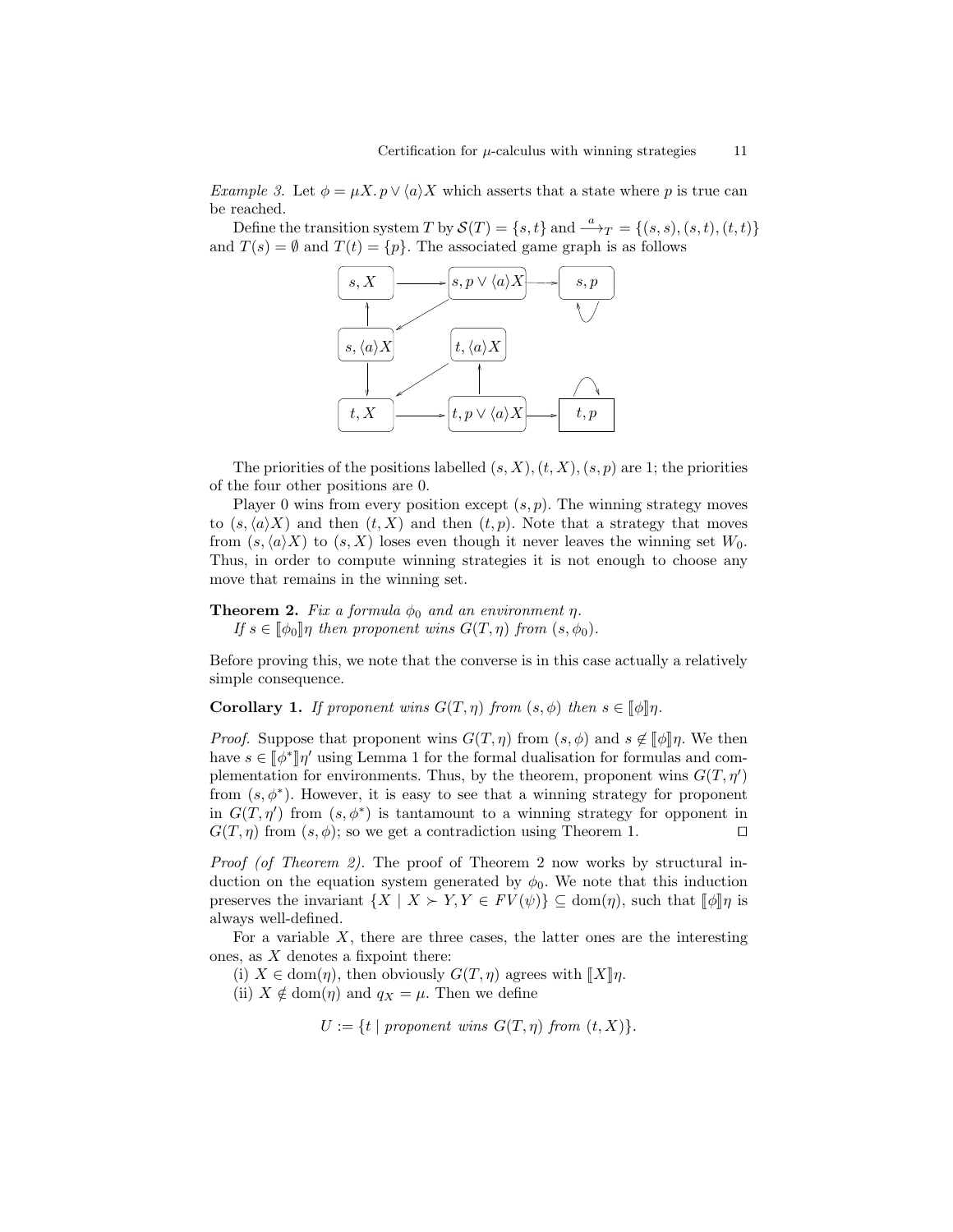#### 12 Martin Hofmann, Christian Neukirchen, Harald Rueß

We must show that  $\llbracket \phi_X \rrbracket \eta \subseteq U$ . By definition of  $\llbracket \phi_X \rrbracket \eta$  it suffices to show that  $[\![\phi_X]\!] \eta[X \mapsto U] \subseteq U$ . Thus, suppose that  $t \in [\![\phi_X]\!] \eta[X \mapsto U]$ . By the induction hypothesis this means that proponent wins  $G(T, \eta[X \mapsto U])$  from  $(t, \phi_X)$ . (Now  $\eta(X)$  is bound while recursing the subformulas of lower priority, preserving the condition on  $\eta$ .)

Call the corresponding winning strategy  $\sigma$ . We should prove that proponent also wins from  $(t, X)$ . We move to  $(t, \phi_X)$  and then play according to  $\sigma$ . If we never reach a position  $(t', X)$ , then by the definition of  $G(T, \eta | X \rightarrow U)$  we actually have won  $G(T, \eta)$ .

The first time, if ever, that we reach a position  $(t', X)$ , we know by the definition of U that  $t' \in U$  and therefore we win  $G(T, \eta)$  from  $(t', X)$ , so we abandon  $\sigma$  and continue play according to the strategy embodied in the latter statement. This then ensures winning from  $(t, X)$  since finite prefixes do not affect the winning condition.

(iii)  $X \notin \text{dom}(\eta)$  and  $q_X = \nu$ . Let  $U := [X] \eta$  (=  $[\![\nu X \cdot \phi_X]\!] \eta$ ). We define a winning strategy for positions of the form  $(t, X)$  where  $t \in U$  as follows. First, we move (forcedly) to  $(t, \phi_X)$ . We know that  $t \in [\![\phi_X]\!] \eta[X \mapsto U]$  by unwinding so that, inductively, we have a strategy that allows us to either win right away, or move to another position  $(t', X)$  where  $t' \in U$  and all priorities encountered on the way are smaller than the one of  $X$  due to the definition of priorities, and since all higher occurring priorities are bound in  $\eta$ , thus not resulting in a loop.

We start over and unless we eventually do win right away at some point we would have seen the priority of X itself infinitely often which is the largest and  $e$ ven.

We remark that while the previous result is well-known the proof presented here is quite different from the ones in the standard literature, e.g. [3], which use the order-theoretic concept of signatures, also known as rankings. Those proofs are less compositional than ours, in the sense that they do not proceed directly by structural induction on formulas but rather on the global development of all the fixpoints.

It is essentially this new compositional proof which allows us to instrument the usual fixpoint iteration so as to compute winning strategies alongside as we now detail.

# 4 Computing winning strategies via fixpoint iteration

#### 4.1 Fixpoint iteration

It is well-known that the fixpoint iteration in Figure 2 computes  $\llbracket \phi \rrbracket \eta$  in the finite case. Our goal is to somehow instrument this algorithm so that it produces evidence in the form of a winning strategy. In instrumenting this algorithm to produce evidence in the form of a winning strategy it is not enough to simply compute the winning sets using  $SEM(-, -)$  and then simply choose moves that do not leave the winning set. This is because of examples like 3 which show that a strategy that never leaves the winning set may nonetheless be losing.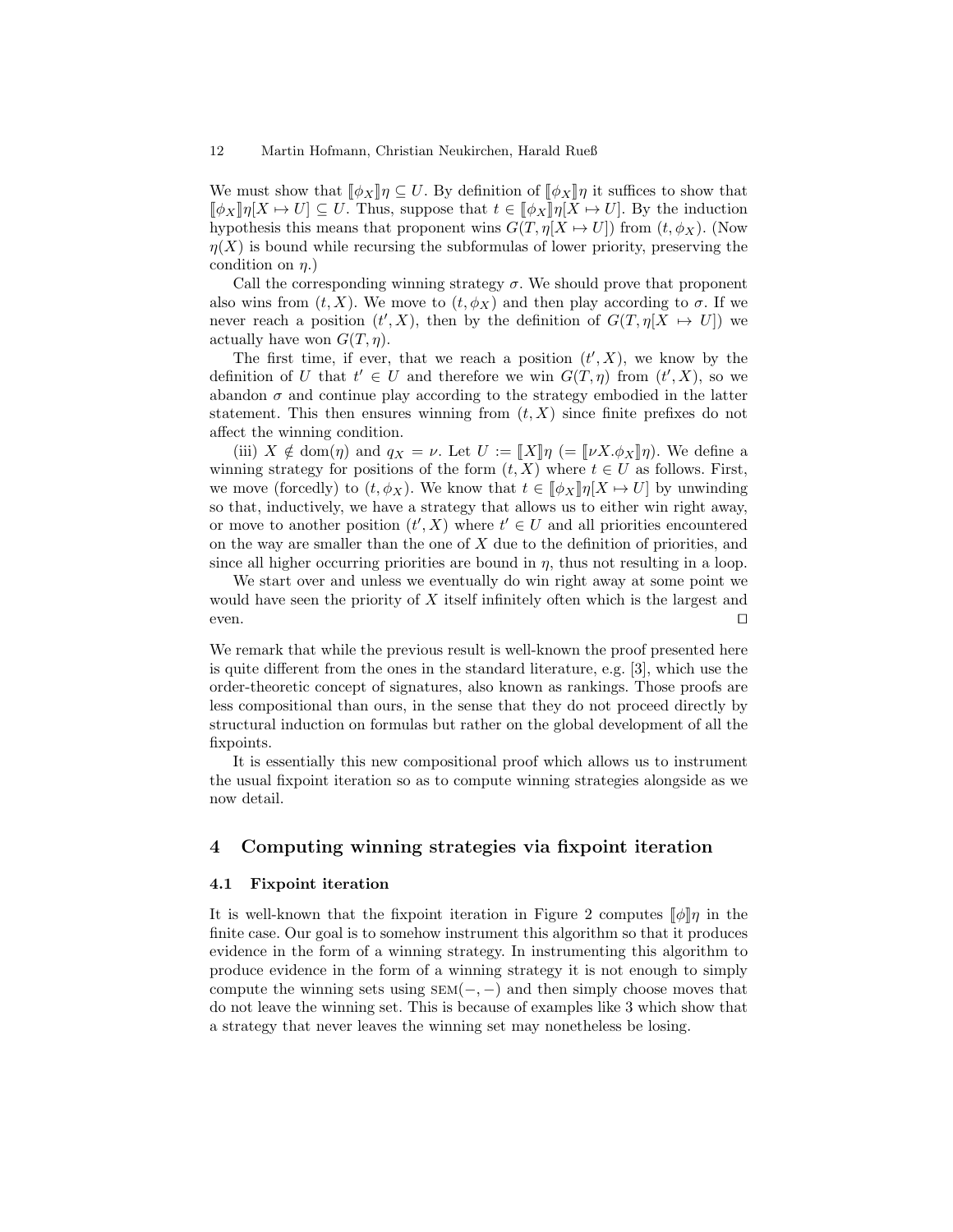Instead we will use the construction from the proof of Theorem 2. Some care needs to be taken with the exact setup of the input and output data formats; in particular, our algorithm will return partial winning strategies (that win on a subset of the whole winning set) but only require sets of states (rather than partial winning strategies) as the values of free variables.

#### 4.2 Partial winning strategies

A partial winning strategy is a partial function  $\Sigma$  mapping positions of the game  $G(T, \eta)$  to elements of S extended with  $\{1, 2, *\}$ ; it must satisfy the following conditions:

- STAR If  $\Sigma(\phi, s) = *$  then all immediate successors of  $(\phi, s)$  are in  $dom(\Sigma)$ ;
	- OR If  $\Sigma(\phi, s) = i \in \{1, 2\}$  then  $\phi$  is of the form  $\phi_1 \vee \phi_2$  and  $(\phi_i, s) \in dom(\Sigma)$ ;
	- DIA If  $\Sigma(\phi, s) = s' \in S$  then  $\phi$  is of the form  $\langle a \rangle \psi$  and  $s \stackrel{a}{\longrightarrow} s'$  and  $(\psi, s') \in$  $dom(\Sigma)$ .
- WIN Player 0 wins from all the positions in  $dom(\Sigma)$  and the obvious strategy induced by  $\Sigma$  is a winning strategy for Player 0 from those positions.

Note that the empty function (denoted  $\{\}\$ ) is in particular a partial winning strategy. To illustrate the notation we describe a (partial) winning strategy for the entire winning set for Example 3:

$$
\Sigma(\phi, s) = * \qquad \Sigma(\phi, t) = *
$$
  
\n
$$
\Sigma(P \vee \langle a \rangle \phi, s) = 2 \qquad \Sigma(P \vee \langle a \rangle \phi, t) = 1
$$
  
\n
$$
\Sigma(\langle a \rangle \phi, s) = t \qquad \Sigma(P, t) = *, \qquad \text{and undefined elsewhere.}
$$

So,  $dom(\Sigma) = \{(\phi, s), \ldots, (P, t)\}\$ and, indeed, Player 0 wins from all these positions by following the advice given by  $\Sigma$ . Of course,  $\Sigma'(P, t) = *$  and undefined elsewhere is also a partial winning strategy albeit with smaller domain of definition.

Updating of winning strategies. Suppose that  $\Sigma$  and  $\Sigma'$  are partial winning strategies. A new partial winning strategy  $\Sigma + \Sigma'$  with  $dom(\Sigma + \Sigma')$  is defined by

$$
(\Sigma + \Sigma')(\phi, s) = if (\phi, s) \in dom(\Sigma) \text{ then } \Sigma(\phi, s) \text{ else } \Sigma'(\phi, s).
$$

**Lemma 3.**  $\Sigma + \Sigma'$  is a partial winning strategy and  $dom(\Sigma + \Sigma') = dom(\Sigma) \cup$  $dom(\Sigma')$ 

*Proof.* A play following  $\Sigma + \Sigma'$  will eventually remain in one of  $\Sigma$  or  $\Sigma'$ ; this, together with the fact that initial segments do not affect the outcome of a game implies the claim.  $\Box$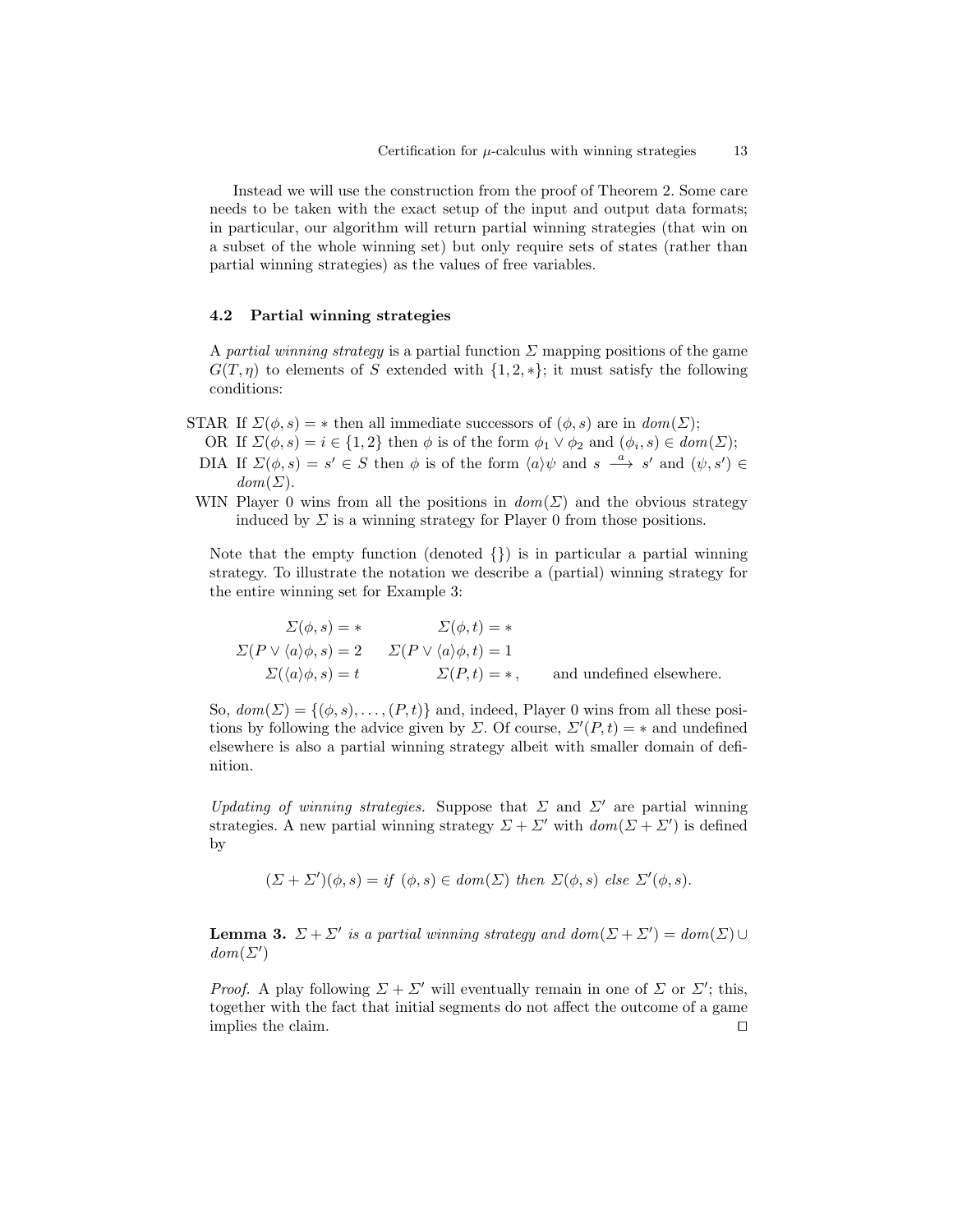14 Martin Hofmann, Christian Neukirchen, Harald Rueß

#### 4.3 Computing winning strategies by fixpoint iteration

For any LTS T, formula  $\phi$  and environment  $\eta$  with  $dom(\eta) \supseteq FV(\phi)$  we define a partial winning strategy  $SEM(\phi)_n$  by the following clauses:

$$
SEM(X)_{\eta} = \{(X, s) \mapsto * | s \in \eta(X)\} \qquad \text{if } X \in \text{dom}(\eta)
$$
  
\n
$$
SEM(p)_{\eta} = \{(p, s) \mapsto * | p \in T(s)\}
$$
  
\n
$$
SEM(-p)_{\eta} = \{(p, s) \mapsto * | p \notin T(s)\}
$$
  
\n
$$
SEM(\phi \wedge \psi)_{\eta} = SEM(\phi)_{\eta} + SEM(\psi)_{\eta}
$$
  
\n
$$
+ \{(\phi \wedge \psi, s) \mapsto * | (\phi, s) \in \text{dom}(\text{SEM}(\phi)_{\eta})\}
$$
  
\n
$$
\wedge (\psi, s) \in \text{dom}(\text{SEM}(\psi)_{\eta})\}
$$
  
\n
$$
SEM(\phi \vee \psi)_{\eta} = SEM(\phi)_{\eta} + SEM(\psi)_{\eta}
$$
  
\n
$$
+ \{(\phi \vee \psi, s) \mapsto 1 | (\phi, s) \in \text{dom}(\text{SEM}(\phi)_{\eta})\}
$$
  
\n
$$
+ \{(\phi \vee \psi, s) \mapsto 2 | (\psi, s) \in \text{dom}(\text{SEM}(\psi)_{\eta})\}
$$
  
\n
$$
SEM([a]\phi)_{\eta} = SEM(\phi)_{\eta}
$$
  
\n
$$
+ \{([\alpha]\phi, s) \mapsto * | (\phi, s) \in \text{dom}(\text{SEM}(\phi)_{\eta})\}
$$
  
\n
$$
SEM(\langle a \rangle \phi)_{\eta} = SEM(\phi)_{\eta}
$$
  
\n
$$
+ \{((a)\phi, s) \mapsto s' | s \xrightarrow{\alpha} s' \wedge (\phi, s') \in \text{dom}(\text{SEM}(\phi)_{\eta})\}
$$
  
\n
$$
PV(X, \psi) = \text{GW}(X, \psi) \wedge \text{GW}(X, \psi) \wedge \text{GW}(X, \psi) \wedge \text{GW}(X, \psi)
$$

 $\text{SEM}(X = \phi_X)_{\eta} = \text{SHIFT}(\nu X.\phi_X, \text{SEM}(\phi_X)_{\eta[X:=sem(\phi_X, \eta)]})$  if  $q_X = \nu$  $\text{SEM}(X = \phi_X)_\eta = \text{SHIFT}(\mu X . \phi_X, \text{ITER}_X(\phi_X, \eta, \{\}))$  if  $q_X = \mu$ 

ITER<sub>X</sub> $(\phi, \eta, \Sigma) = \text{let } \Sigma' := \text{SEM}(\phi)_{\eta[X:=\{s \mid (\phi,s)\in \text{dom}(\Sigma)\}]}\text{ in}$ if  $dom(\Sigma) = dom(\Sigma')$  then  $\Sigma$  else ITER<sub>X</sub>( $\phi, \eta, \Sigma'$ )

 $\text{SHIFT}(QX, \phi, \Sigma) = \Sigma + \{(QX, \phi, s) \mapsto * |(\phi, s) \in \text{dom}(\Sigma)\}\$ 

Of particular interest is the SHIFT function: since the only possible moves for  $QX.\phi$  formulas are to move to the subformula  $\phi$ , we need to adjust the domain of the winning strategy under construction to only allow this move when the strategy will win for the subformula already.

Note how the fixpoint iteration in  $ITER_X$  stops when the domain of the partial winning strategy does not change anymore. Since the greatest fixpoint for  $\nu X.\phi$ cannot be calculated from above in terms of winning strategies (which can only grow according to our definitions), the winning set (and thus, domain of the winning strategy) is computed using the set semantics  $sem(-, -)$  instead.

The following Lemma and Theorem are now immediate from these definitions and Lemma 3.

Lemma 4.  $\{s \mid (\phi, s) \in dom(\operatorname{SEM}(\phi)_\eta)\} = \llbracket \phi \rrbracket \eta$ 

**Theorem 3.**  $SEM(\phi)_\eta$  is a winning strategy for  $G(\phi, \eta)$ .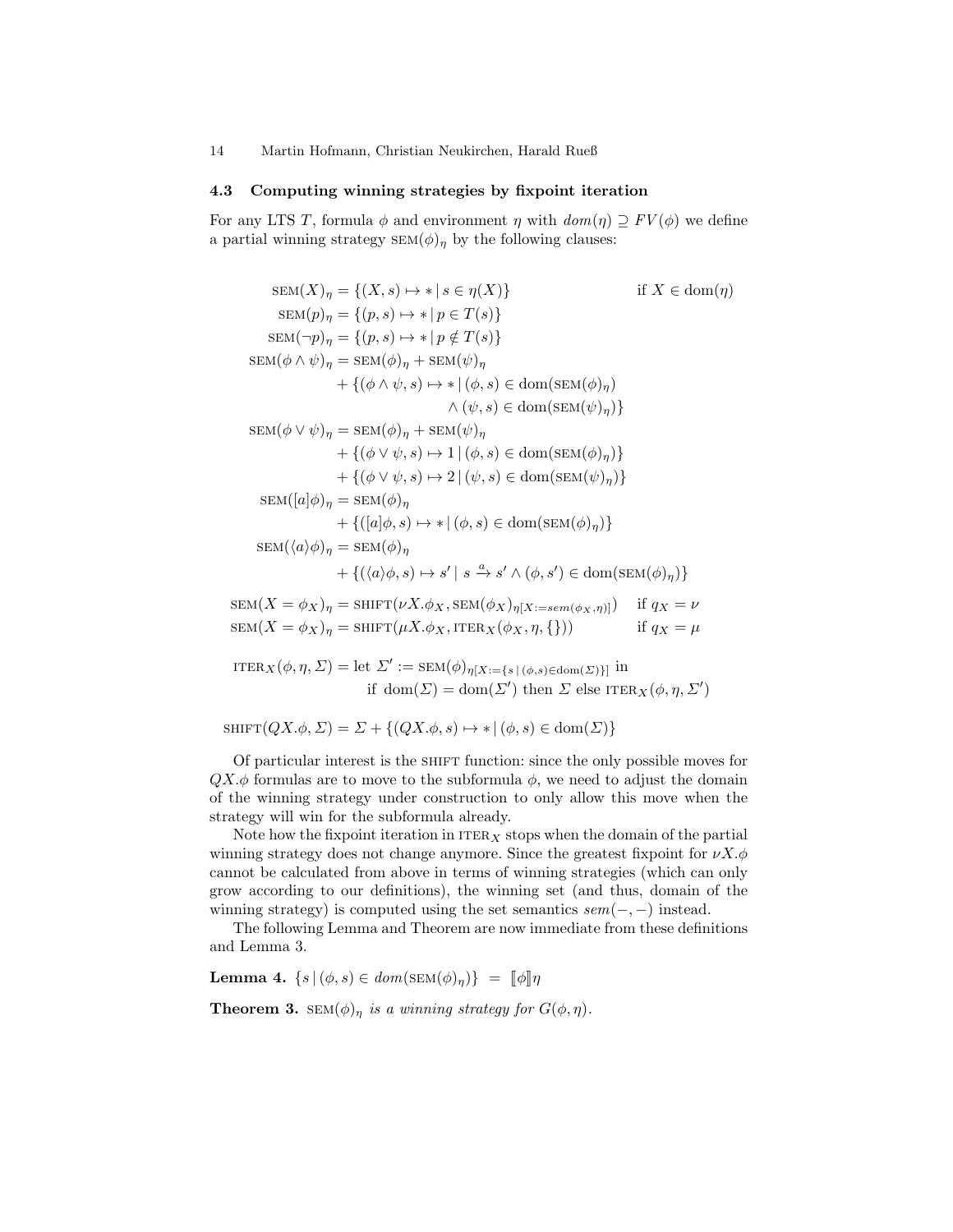**Proposition 3.** Given a formula  $\phi$  with fixed alternation depth,  $SEM(\phi)_{n}$  can be computed in polynomial time in  $|S|$  and in space  $O(|S|^2|\phi|^2)$ , where  $|S|$  is the size of the state space and  $|\phi|$  the length of the formula  $\phi$ .

*Proof.* The computation of  $\text{SEM}(\phi)_{\eta}$  follows the one of  $[\![\phi]\!] \eta$  hence the time bound. Just like in the usual implementations of fixpoint iteration one only needs to remember the result of the last iteration. Storing a single partial winning strategy requires space  $O(|S|^2|\phi|)$  (associating at most one state to each pair of state and subformula) and the recursion stack during traversal of subformulas is limited by  $|\phi|$  thus requiring us to store  $O(\phi)$  partial winning strategies at any one time. This yields the announced space bound.  $\square$ 

# 5 Implementation and evaluation

We have developed an implementation [22] of both computation and checking of certificates in OCaml. Winning strategies are kept abstract, only exposing an assoc function to look up a possible move given a model and particular state. Computation of winning strategies happens by fixpoint iteration using a recursive function, just like presented in section 4.3.

Two algorithms for checking certificates are implemented: a naive, recursive one with worst-case exponential time, and a more intricate one using stronglyconnected components to detect cycles. Both algorithms operate on-the-fly and do not need to pre-compute or even keep the parity game graph in memory.

The algorithm based on SCCs is a variant of Dijkstra's algorithm for detecting strongly connected components and can be found in [10, 9].

This algorithm works as follows [25]: During a depth-first search of the graph, we keep a stack of strongly connected components that have been found. Upon finding an edge back into a SCC that closes a cycle, we merge all SCC that are part of the cycle, since using the cycle we can now move from every SCC into any other, i.e. their union is actually one SCC.

We provide three benchmarks that give insight into the algorithms at work.

The "Flower" benchmark is a parity game (from [5]) translated into a  $\mu$ calculus formula, which shows the exponential runtime of fixpoint iteration for  $\mu$ -calculus. However, the certificates can be checked in polynomial time.

The "Circle" benchmark measures the overhead of the algorithms. It consists of a single cycle that needs to be traversed to check for a reachability property. In this case, runtime is linear, and checking is very fast.

The "Braid" benchmark focuses on checking complexity. This family of graphs has exponentially many cycles, thus the simple checker requires exponential time. The SCC algorithm is not affected and checks these strategies in linear time.

# 6 Conclusion

Our main result is an effective and low overhead instrumentation of the usual fixpoint iteration of  $\mu$ -calculus model checking [4] for generating certificates or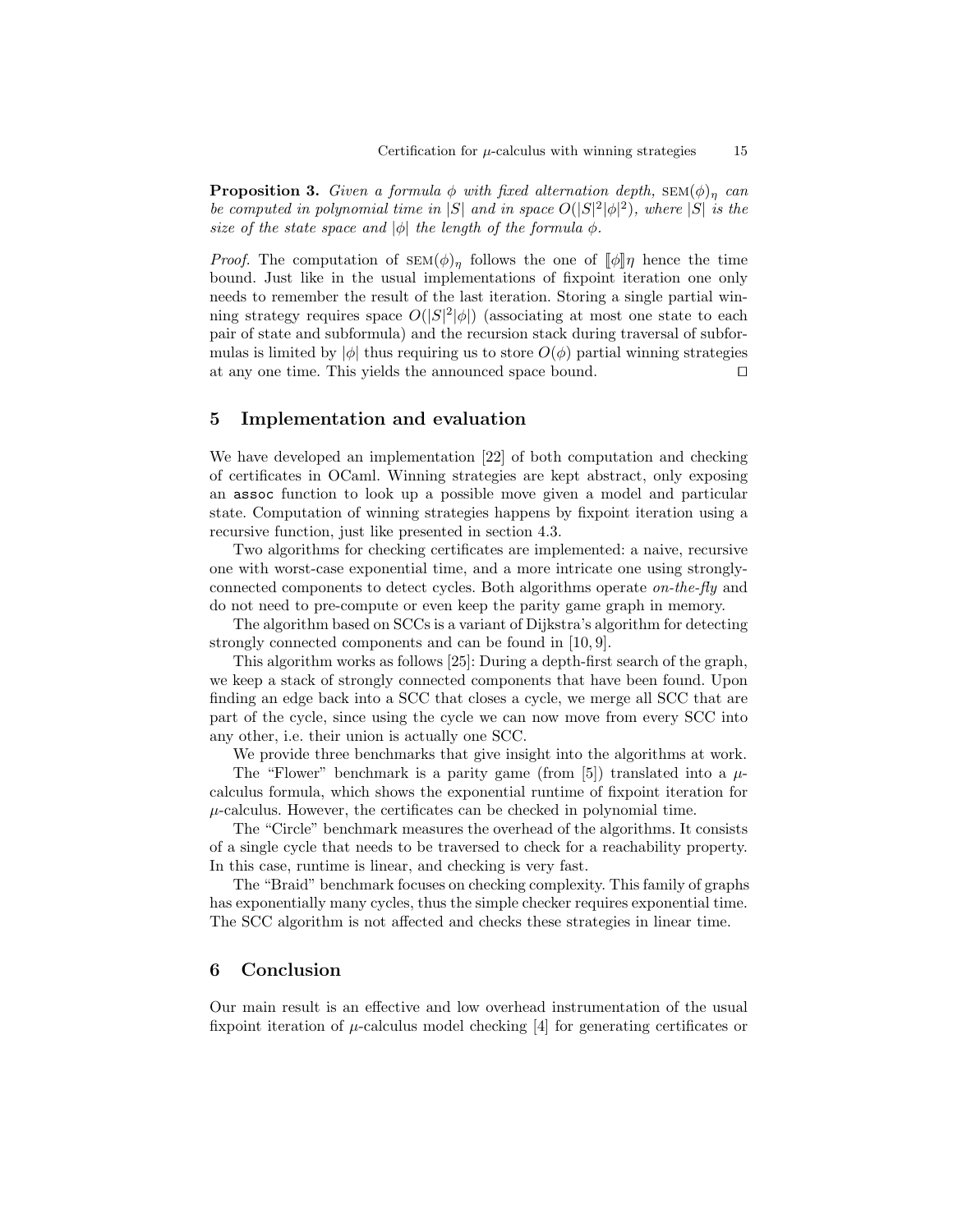|       | sem  s         |                                              |         |                                 |
|-------|----------------|----------------------------------------------|---------|---------------------------------|
| 16    | 0.179          | 0.203                                        | 0.009   | 0.040                           |
| 20    | 3.166          | 1.960                                        | 0.071   | 0.419                           |
| 24    | 32.269         | 11.688                                       | 0.287   | 2.061                           |
| 28    | 320.931        | 61.733                                       | 1.298   | 10.829                          |
|       |                | 326.666                                      | 6.131   | 58.871                          |
| 100   | 0.003          | 0.001                                        | 0.001   | 0.001                           |
| 1000  | 0.109          | 0.018                                        | 0.005   | 0.006                           |
| 10000 | 15.763         | 3.398                                        | 0.054   | 0.057                           |
|       |                | 811.041                                      | 0.581   | 0.582                           |
| 12    | 0.001          | 0.005                                        | 1.282   | 0.009                           |
| 16    | 0.002          | 0.003                                        | 31.062  | 0.013                           |
| 20    | 0.002          | 0.006                                        | 711.002 | 0.020                           |
| 200   | 0.663          | 0.993                                        |         | 3.674                           |
|       | Problem States | 32 3196.043<br>Circle 100000 100000 2027.584 |         | SEM [s] Check [s] Check SCC [s] |

Table 1: Runtimes on a AMD Phenom II X4 920 (2.80 GHz)

counterexamples that are independently checkable in low polynomial time. The notion of *partial winning strategies* is central to our developments and also seems to be novel.

We have implemented our witness-generating algorithms and demonstrated the feasibility of our approach by means of a collection of benchmark examples. For simple formulas, manual inspection of the generated certificates yields counterexamples similar to those generated by SMV, but algorithmic approaches for extracting explicit counterexamples in general needs further investigation.

There are numerous applications for our certifying  $\mu$ -calculus model checker. In particular, it should be possible to generate checkable certificates for the bisimulation between programs and for model checking problems for both linear time temporal logics and computation tree logics [12] as the basis for assurance cases and certification arguments for safety-critical systems. Moreover, certificates for  $\mu$ -calculus model checking might also be used as the basis of symmetric abstraction-refinement-based model checking engines for the full  $\mu$ -calculus based on refining over-approximations using spurious counterexamples and relaxing under-approximations using dubious witnesses along the lines of [30, 29], for sending code together with proofs of arbitrary safety and liveness properties properties, which are then checked by code consumers according to the proofcarrying code paradigm of [21], and for synthesizing correct-by-construction controllers from these certificates [29].

Our developments may also form the underpinning for a sound integration of  $\mu$ -calculus model checking into other verification systems such as PVS [23]. Using Shankar's kernel of truth [27] approach, which is based on checking the verification and on verifying the checker, certificates are generated using an untrusted implementation of our  $\mu$ -calculus model checking algorithms, and certificates are then checked by means of an executable PVS function, which itself is verified in a trusted kernel of PVS.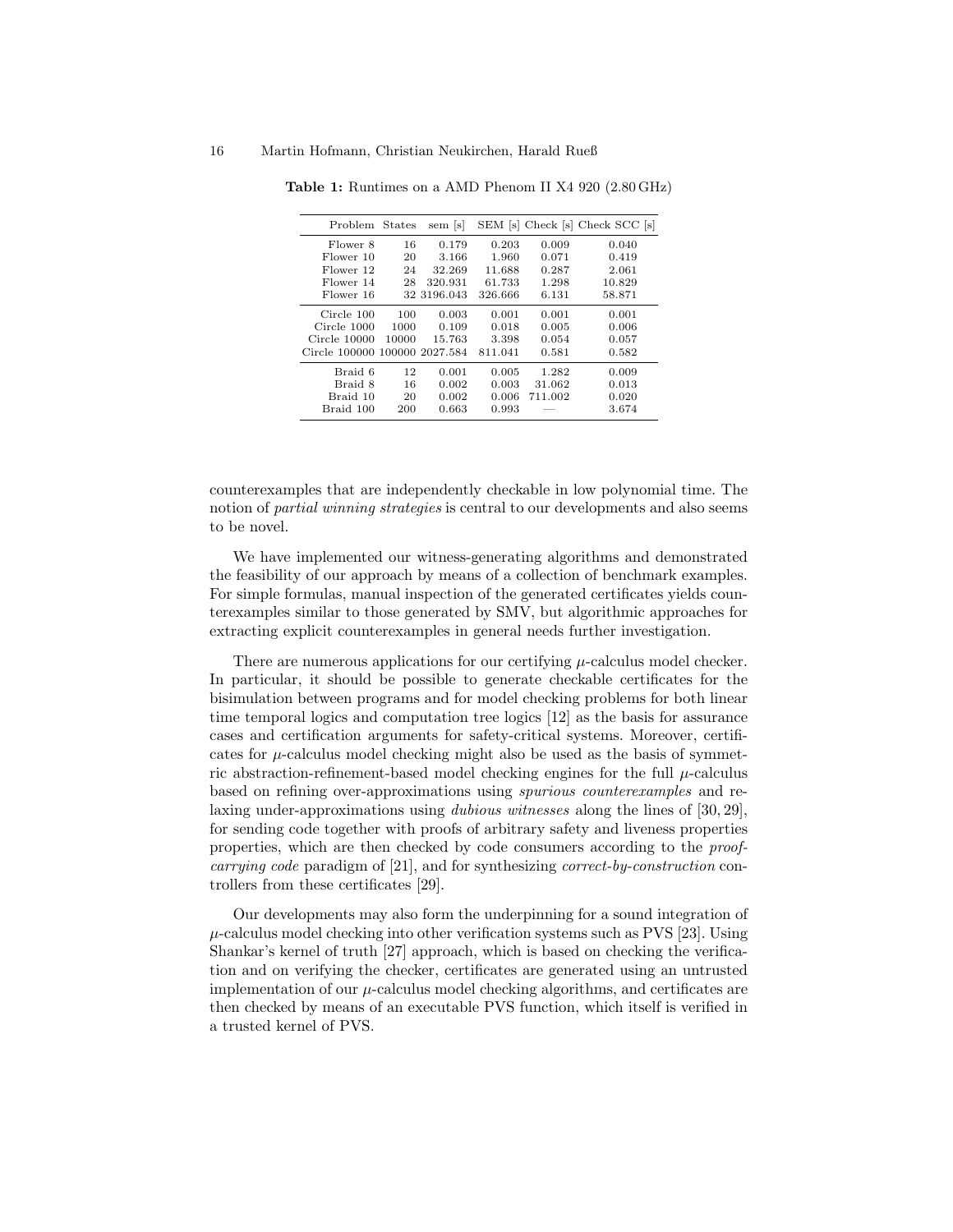# References

- 1. A. Biere, Y. Zhu, and E. Clarke. Multiple state and single state tableaux for combining local and global nodel checking. In E.-R. Olderog and B. Steffen, editors, Correct System Design, volume 1710 of Lecture Notes in Computer Science, pages 163–179. Springer, 1999.
- 2. R. Bloem, H. N. Gabow, and F. Somenzi. An algorithm for strongly connected component analysis in  $n \log n$  symbolic steps. Formal Methods in System Design, 28(1):37–56, 2006.
- 3. J. Bradfield and C. Stirling. Modal logics and mu-calculi: an introduction. In J. Bergstra, A. Ponse, and S. Smolka, editors, Handbook of Process Algebra, pages 293–330. Elsevier, 2001.
- 4. J. Bradfield and C. Stirling. Modal mu-calculi. Studies in Logic and Practical Reasoning, 3:721–756, 2007.
- 5. N. Buhrke, H. Lescow, and J. Vöge. Strategy construction in infinite games with streett and rabin chain winning conditions. In T. Margaria and B. Steffen, editors, TACAS, volume 1055 of Lecture Notes in Computer Science, pages 207–225. Springer, 1996.
- 6. E. Clarke, O. Grumberg, K. McMillan, and X. Zhao. Efficient generation of counterexamples and witnesses in symbolic model checking. In Proceedings of the 32nd annual ACM/IEEE Design Automation Conference, pages 427–432. ACM, 1995.
- 7. E. Clarke, S. Jha, Y. Lu, and H. Veith. Tree-like counterexamples in model checking. In Logic in Computer Science, 2002. Proceedings. 17th Annual IEEE Symposium on, pages 19–29. IEEE, 2002.
- 8. R. Cleaveland. Tableau-based model checking in the propositional mu-calculus. Acta Informatica, 27(8):725–747, 1990.
- 9. A. Duret-Lutz. Contributions à l'approche automate pour la vérification de propriétés de systèmes concurrents. Phd thesis, Université Pierre et Marie Curie (Paris 6), July 2007.
- 10. A. Duret-Lutz, D. Poitrenaud, and J.-M. Couvreur. On-the-fly emptiness check of transition-based Streett automata. In Z. Liu and A. P. Ravn, editors, ATVA'09, volume 5799 of Lecture Notes in Computer Science, pages 213–227. Springer, 2009.
- 11. E. Emerson and C. Jutla. Tree automata, mu-calculus and determinacy. In Proceedings of the 32nd Annual Symposium on Foundations of Computer Science (FOCS'91), pages 368–377. IEEE, 1991.
- 12. E. Emerson, C. Jutla, and A. Sistla. On model-checking for fragments of  $\mu$ -calculus. In C. Courcoubetis, editor, Computer Aided Verification, volume 697 of Lecture Notes in Computer Science, pages 385–396. Springer, 1993.
- 13. E. Grädel. Back and forth between logic and games. In K. Apt and E. Grädel, editors, Lectures in Game Theory for Computer Scientists, pages 99–138. Cambridge University Press, 2011.
- 14. A. Gurfinkel and M. Chechik. Proof-like counter-examples. In Proceedings of the 9th international conference on Tools and algorithms for the construction and analysis of systems, pages 160–175. Springer, 2003.
- 15. M. R. Henzinger and J. A. Telle. Faster algorithms for the nonemptiness of streett automata and for communication protocol pruning. In in Scandinavian Workshop on Algorithm Theory, pages 16–27. Springer, 1996.
- 16. M. Hofmann and H. Rueß. Certification for  $\mu$ -calculus with winning strategies. ArXiv e-prints, Jan. 2014.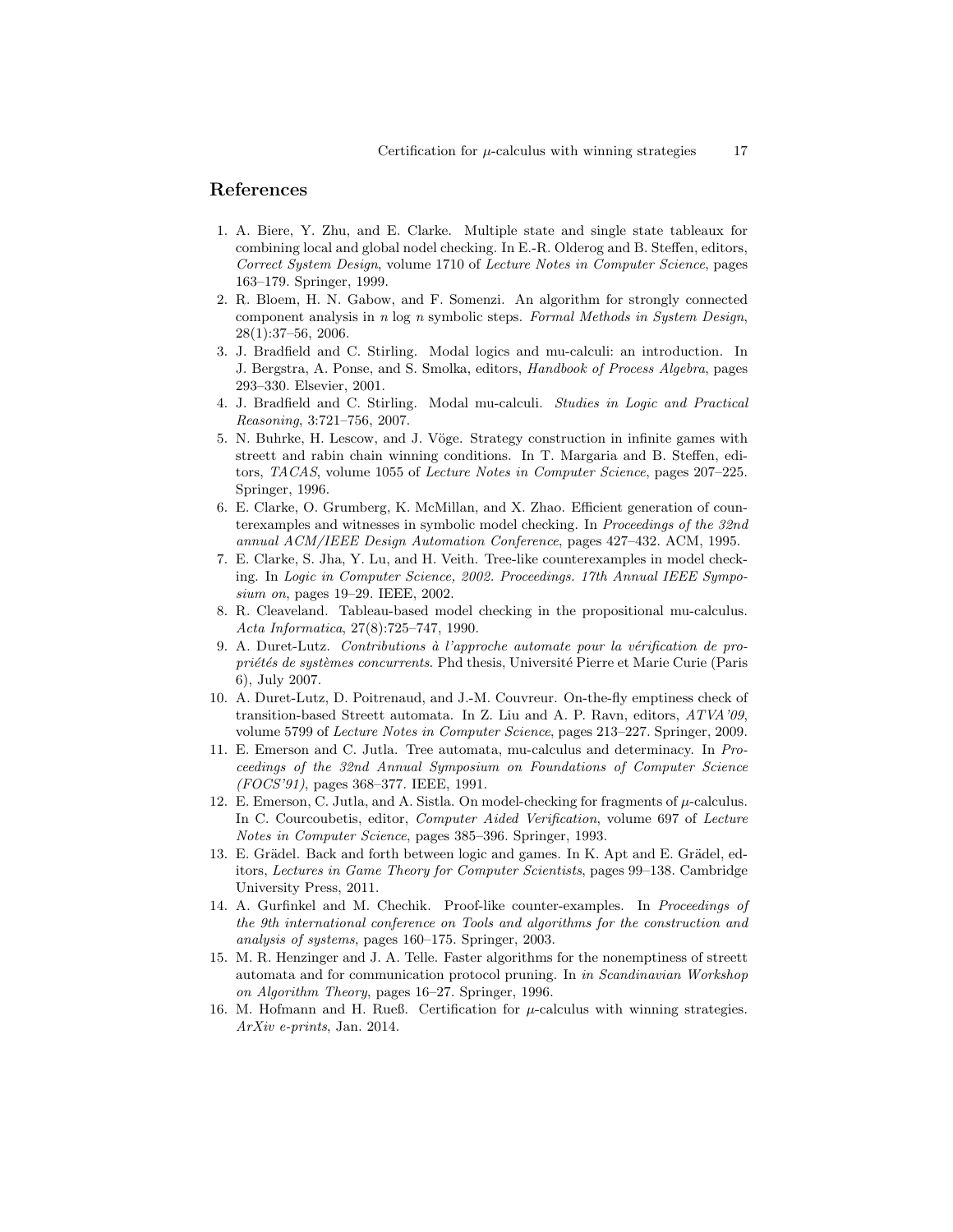- 18 Martin Hofmann, Christian Neukirchen, Harald Rueß
- 17. M. Jurdzinski. Algorithms for solving parity games. In K. Apt and E. Grädel, editors, Lectures in Game Theory for Computer Scientists, pages 74–98. Cambridge University Press, 2011.
- 18. A. Kick. Generation of counterexamples for the  $\mu$ -calculus. Technical Report ira-tr-1995-37, Universität Karlsruhe, Germany, 1995.
- 19. D. A. Martin. Borel determinacy. The annals of Mathematics, 102(2):363–371, 1975.
- 20. K. Namjoshi. Certifying model checkers. In Computer Aided Verification, pages 2–13. Springer, 2001.
- 21. G. Necula. Proof-carrying code. In Proceedings of the 24th ACM SIGPLAN-SIGACT symposium on Principles of programming languages, pages 106–119. ACM, 1997.
- 22. C. Neukirchen. Computation of winning strategies for  $\mu$ -calculus by fixpoint iteration. Master's thesis, Ludwig-Maximilians-Universität München, Nov. 2014.
- 23. S. Owre, J. M. Rushby, and N. Shankar. PVS: a prototype verification system. In Automated Deduction—CADE-11, pages 748–752. Springer, 1992.
- 24. D. Peled, A. Pnueli, and L. Zuck. From falsification to verification. FST TCS 2001: Foundations of Software Technology and Theoretical Computer Science, pages 292– 304, 2001.
- 25. E. Renault, A. Duret-Lutz, F. Kordon, and D. Poitrenaud. Three SCC-based emptiness checks for generalized Büchi automata. In K. McMillan, A. Middeldorp, and A. Voronkov, editors, Proceedings of the 19th International Conference on Logic for Programming, Artificial Intelligence, and Reasoning (LPAR'13), volume 8312 of Lecture Notes in Computer Science, pages 668–682. Springer, Dec. 2013.
- 26. H. Seidl. Fast and Simple Nested Fixpoints. Universität Trier, Mathematik/ Informatik, Forschungsbericht, 96-05, 1996.
- 27. N. Shankar. Rewriting, inference, and proof. In Rewriting Logic and Its Applications, pages 1–14. Springer, 2010.
- 28. N. Shankar and M. Sorea. Counterexample-driven model checking (revisited version). Technical Report SRI-CSL-03-04, SRI International, 2003.
- 29. M. Sorea. Verification of real-time systems through lazy approximations. PhD thesis, University of Ulm, Germany, 2004.
- 30. M. Sorea. Dubious witnesses and spurious counterexamples. UK Model Checking Days, York, 2005.
- 31. C. Stirling and D. Walker. Local model checking in the modal mu-calculus. In TAPSOFT'89, pages 369–383. Springer, 1989.
- 32. R. Streett and E. Emerson. The propositional mu-calculus is elementary. In J. Paredaens, editor, Automata, Languages and Programming, volume 172 of Lecture Notes in Computer Science, pages 465–472. Springer, 1984.
- 33. L. Tan and R. Cleaveland. Evidence-based model checking. In E. Brinksma and K. Larsen, editors, Computer Aided Verification, volume 2404 of Lecture Notes in Computer Science, pages 641–680. Springer, 2002.
- 34. M. Vardi and T. Wilke. Automata: From logics to algorithms. In WAL, pages 645–753, December 2007.
- 35. G. Winskel. A note on model checking the modal  $\nu$ -calculus. Theoretical Computer Science, 83(1):157–167, 1991.